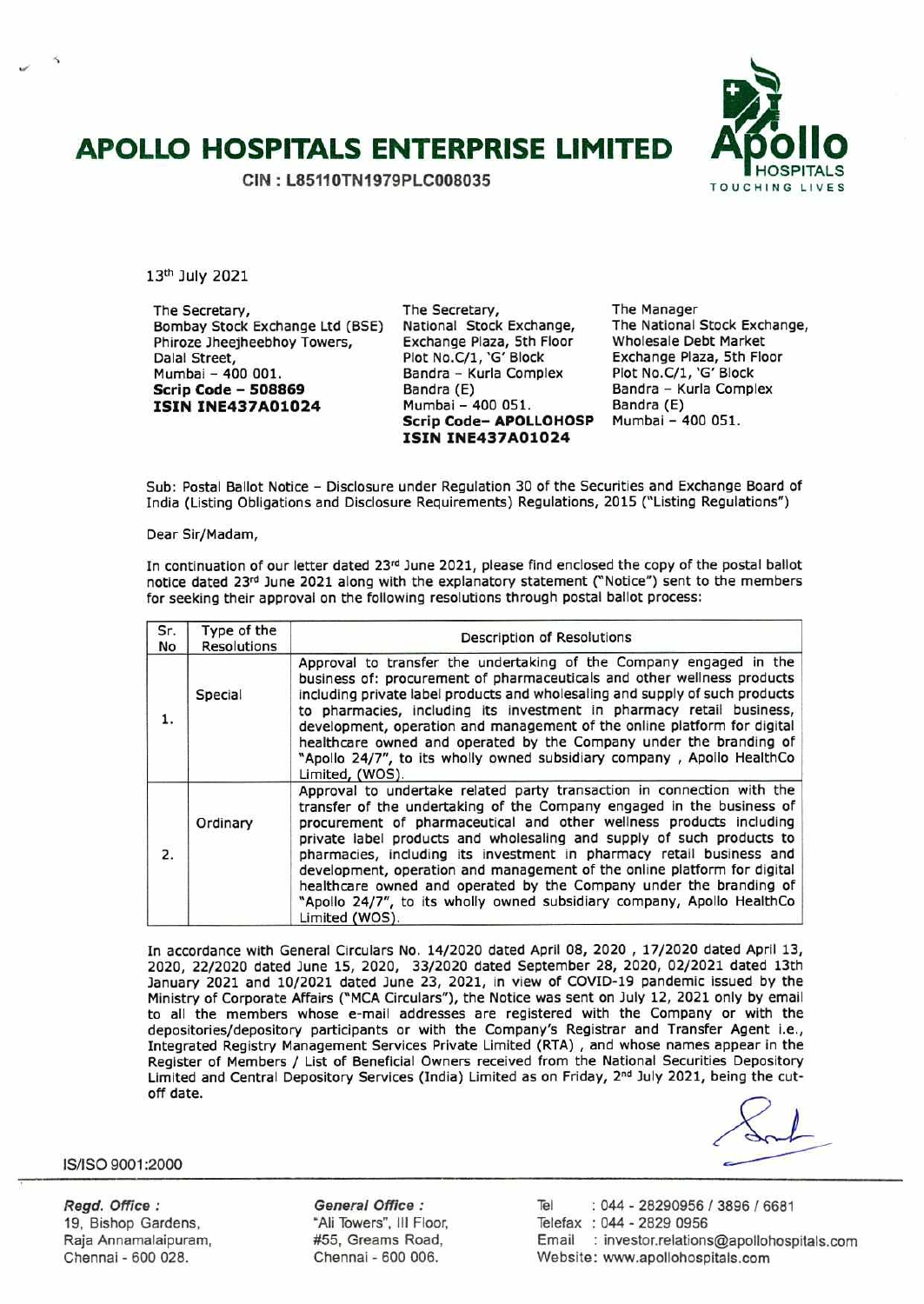# **APOLLO HOSPITALS ENTERPRISE LIMITED APOLLO HOSPITALS**

**)**<br>80 llc

The hard copy of the Notice along with postal ballot form and postage prepaid self-addressed business reply envelope to the members will not be sent to the members in accordance with the compliance requirements specified under the MCA Circulars.

The Company has engaged the services of National Securities Depository Services Limited (NSDL) for the purpose of providing remote e-voting facility to all its members. The remote e-voting will commence from Thursday, July 15, 2021 (9:00 A.M. (1ST)) and shall end on Saturday, August 14, 2021 (5:00 P.M. (1ST)). The remote e-voting module shall be disabled by NSDL for voting after 5:00 P.M. (1ST) on Saturday, August 14, 2021.

The results will be announced within the statutory timelines i.e, on or before 16<sup>th</sup> August 2021. The members can vote on resolutions through remote e-voting facility only. Assent or dissent of the members on the resolution mentioned in the Notice would only be taken through the remote evoting system as per the MCA Circulars.

The Notice is also available on the website of the Company www.apollohospitals.com.

Thanking you,

Yours faithfully, For APOLLO HOSPITALS ENTERPRISE LIMITED  $\sqrt{2}$ 

S.M. KRISHNAN VICE PRESIDENT - FINANCE AND COMPANY SECRETARY

CC : The Secretary, Luxembourg Stock Exchange, B.P. 165, L-2011 Luxembourg.

**Ref: ISIN US037608 1065 - Rule 144a GDR ISIN US0376082055 - Reg. S GDR** 

Securities and Exchange Commission Division of Corporation Finance Office of International Corporate Finance 450 Fifth Street, N.W. Washington, D.C. 20549-0302 File No. 82-34893

IS/ISO 9001:2000

**Regd. Office:** General Office : Tel : 044 - 28290956 / 3896 / 6681 19, Bishop Gardens. "All Towers", Ill Floor, Telefax : 044 - 2829 0956 Raja Annamalaipuram, **#55, Greams Road, Frail** : investor.relations@apollohospitals.com Chennai - 600 028. Chennai - 600 006. Website: www.apollohospitals.com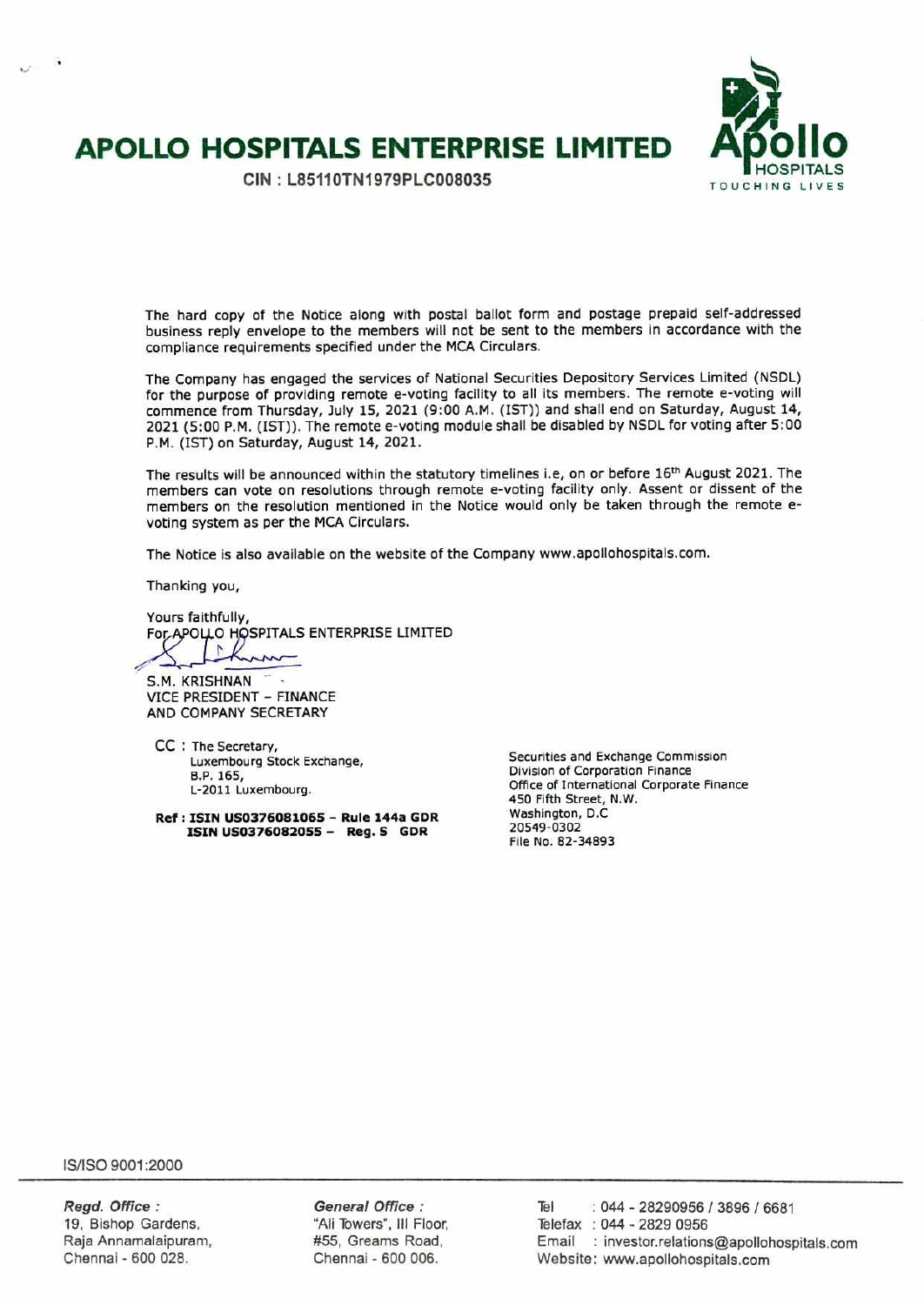

# Apollo Hospitals Enterprise Limited

(CIN: L85110TN1979PLC008035)

Registered Office: 19, Bishop Gardens, Raja Annamalaipuram, Chennai – 600 028 Secretarial Dept : Ali Towers III Floor, No. 55, Greams Road, Chennai – 600 006 email: investor.relations@apollohospitals.com website: www.apollohospitals.com Phone: +91-44-2829 0956, 2829 3896 Board: 2829 3333 Extn : 6681

# NOTICE OF POSTAL BALLOT

[Pursuant to Section 110 of the Companies Act, 2013 read with Rule 22 of the Companies (Management and Administration) Rules, 2014]

Dear Member(s),

NOTICE is hereby given, pursuant to the provisions of Section 110 and other applicable provisions, if any, of the Companies Act, 2013, as amended (the "Companies Act"), read with Rule 22 of the Companies (Management and Administration) Rules 2014, Regulation 44 of the Securities and Exchange Board of India (Listing Obligations and Disclosure Requirements) Regulations, 2015, as amended (the "SEBI Listing Regulations"), Secretarial Standards issued by the Institute of Company Secretaries of India on General Meetings ("SS-2"), (including any statutory modification(s) or re-enactment(s) thereof, for the time being in force), and other applicable laws and regulations, if any, and in accordance with the guidelines prescribed by the Ministry of Corporate Affairs ("MCA") for holding general meetings/conducting postal ballot process through e-voting vide General Circular Nos. 14/2020 dated April 8, 2020, 17/2020 dated April 13, 2020, 22/2020 dated June 15, 2020,  $33/2020$  dated September 28, 2020, 02/2021 dated 13th January 2021 and 10/2021 dated June 23, 2021 in view of COVID-19 pandemic ("MCA Circulars"), that it is proposed to seek the consent of the shareholders ("Members") of Apollo Hospitals Enterprise Limited (the "Company"), for the resolutions appended herein below through postal ballot ("Postal Ballot") by way of electronic voting ("E-voting").

The Board of Directors (the Board) of the Company, on Wednesday, June 23, 2021 has, subject to the approval of the members, approved the transfer of the undertaking of the Company engaged in the business of procurement of pharmaceuticals and other wellness products including private label products and wholesaling and supply of such products to pharmacies, including its investment in pharmacy retail business, development, operation and management of the online platform for digital healthcare owned and operated by the Company under the branding of "Apollo 24/7", to its wholly owned subsidiary company , Apollo HealthCo Limited, (WOS) to be passed by the members through Postal Ballot / electronic voting (evoting).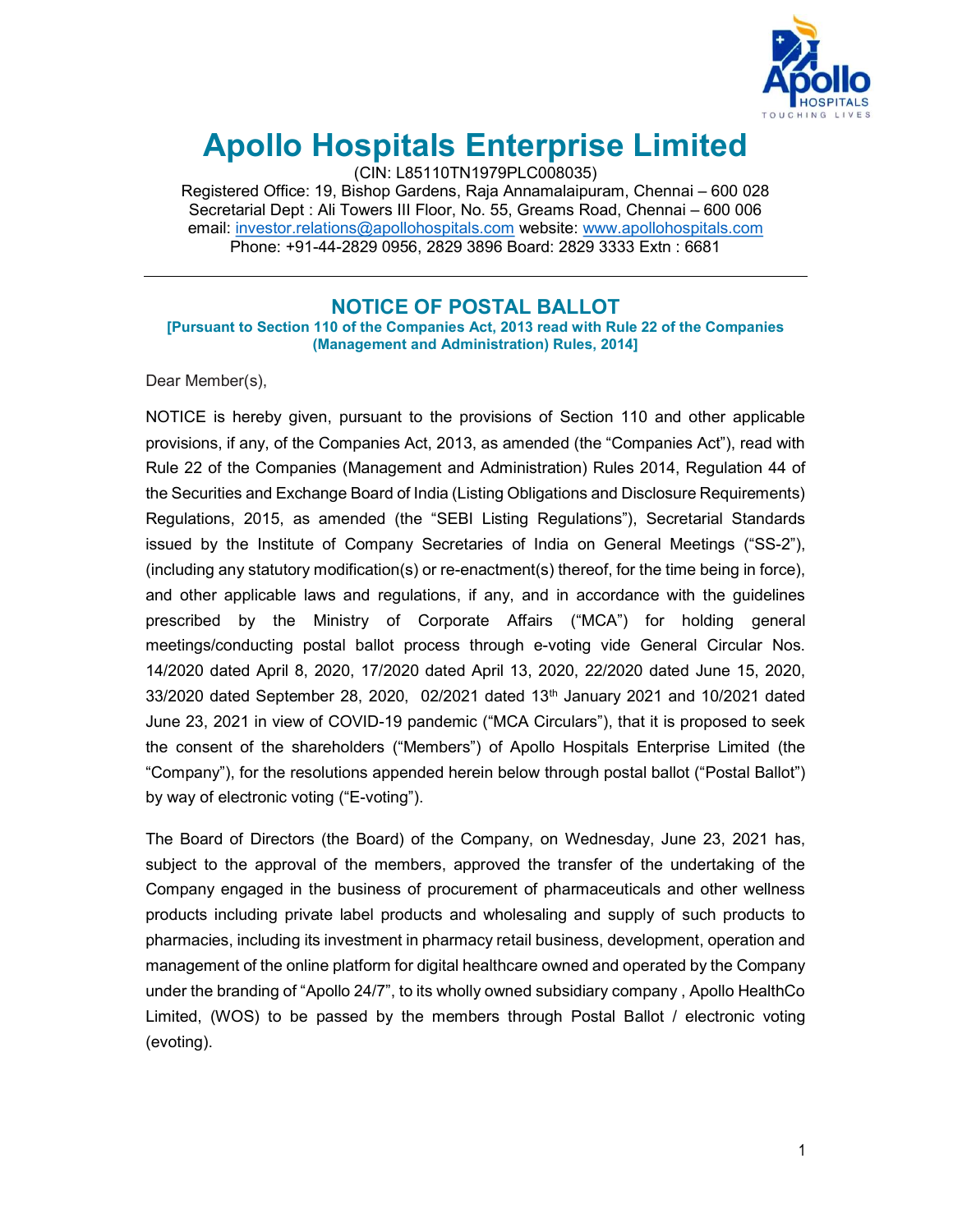

Pursuant to Sections 102 and 110 of the Act, the draft resolution proposed to be passed by way of Postal Ballot and the Explanatory Statement setting out the material facts concerning the said resolution and the reasons thereof, are annexed hereto for your consideration.

In compliance with Regulation 44 of the Securities and Exchange Board of India (Listing Obligations and Disclosure Requirements) Regulations, 2015, as amended and pursuant to the provisions of Sections 108 and 110 of the Companies Act read with the corresponding rules and the MCA Circulars, the Company is sending this Postal Ballot Notice in electronic form only and has extended only the remote e-voting facility for its Members, to enable them to cast their votes electronically instead of submitting the Postal Ballot form in physical form. The hard copy of this Postal Ballot Notice along with Postal Ballot forms and pre-paid business envelope will not be sent to the Members for this Postal Ballot. The instructions for remote evoting are appended to this Postal Ballot Notice.

The Board of Directors of the Company, at its Meeting held on Wednesday, June 23, 2021, has appointed Ms. Lakshmmi Subramanian, Senior Partner, Lakshmmi Subramanian & Associates, Practicing Company Secretaries, as the Scrutinizer for conducting the Postal Ballot e-voting process in a fair and transparent manner. You are requested to carefully read the instructions in this Postal Ballot Notice and record your assent (FOR) or dissent (AGAINST) through the remote e-voting process not later than 5:00 P. M. IST on Saturday, 14<sup>th</sup> August 2021 failing which it will be strictly considered that no reply has been received from the Member.

After completion of scrutiny of the votes, the Scrutinizer will submit her report to the Chairman of the Company or a person authorized by the Chairman. The results of Postal Ballot shall be declared on or before Monday, 16<sup>th</sup> August 2021 and along with the Scrutinizer's report, be communicated to the Stock Exchanges and will also be uploaded on the Company's websitewww.apollohospitals.com and on the website of the National Securities Depository Limited ("NSDL")www.evoting.nsdl.com.

The proposed Resolutions, if approved, shall be deemed to have been passed on the last date of voting, i.e Saturday, 14<sup>th</sup> August 2021.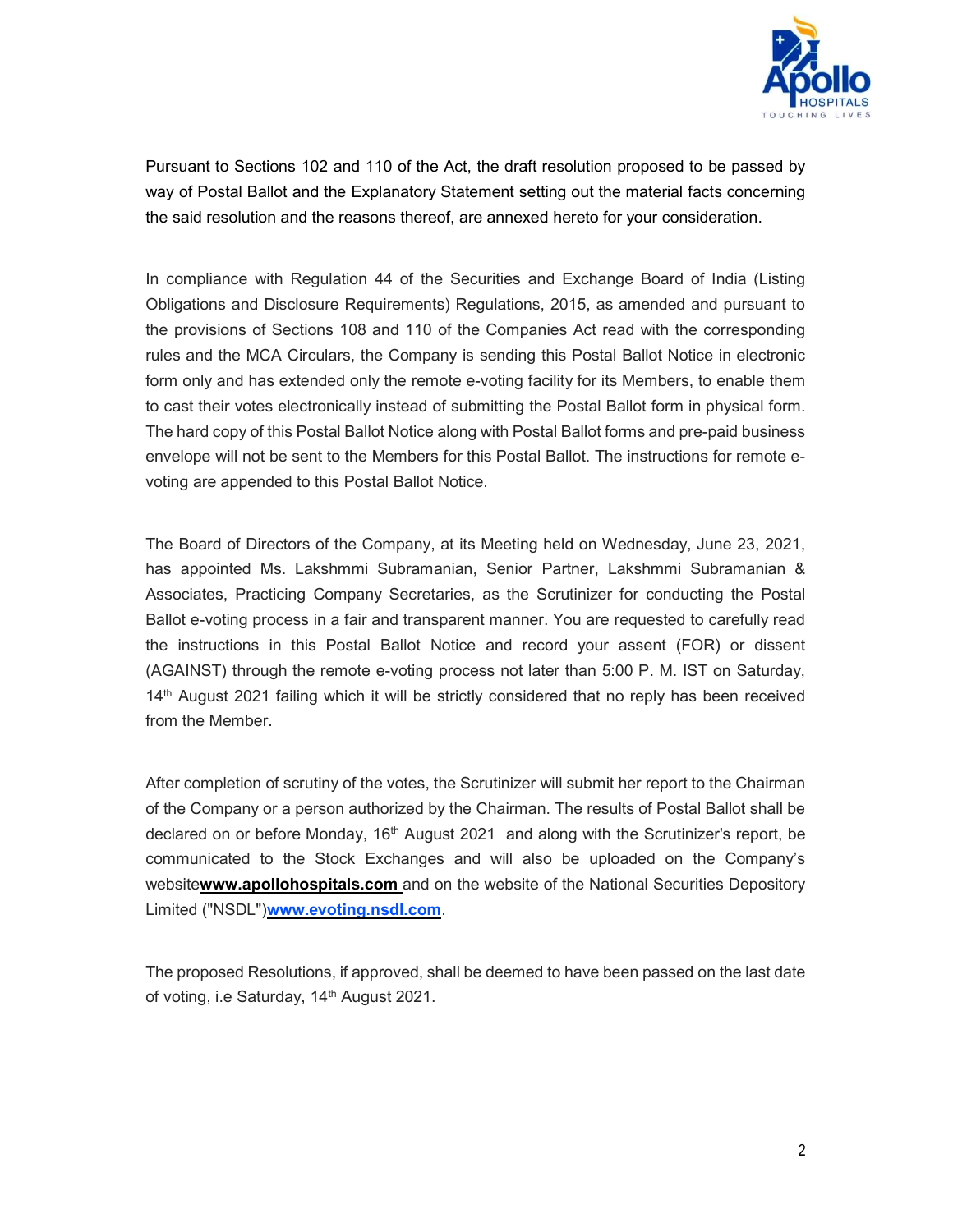

#### SPECIAL BUSINESS:

## Resolution No. 1

Approval to transfer the undertaking of the Company engaged in the business of: procurement of pharmaceuticals and other wellness products including private label products and wholesaling and supply of such products to pharmacies, including its investment in pharmacy retail business, development, operation and management of the online platform for digital healthcare owned and operated by the Company under the branding of "Apollo 24/7", to its wholly owned subsidiary company , Apollo HealthCo Limited, (WOS)

To consider and, if thought fit, to pass, the following resolution as a **Special Resolution:** 

"RESOLVED THAT pursuant to the provisions of Section 180(1)(a) of the Companies Act, 2013 ("Act") read with relevant rules and other applicable provisions of the Act and any other applicable law for the time being in force, the Memorandum and Articles of Association of the Company and subject to such other approvals, consents, permissions and sanctions as may be deemed necessary, the consent of the Members be and is hereby accorded to the Board of Directors of the Company (hereinafter referred to as the "**Board**" which term shall include any Committee constituted by the Board of Directors of the Company or any person(s) authorised by the Board of Directors of the Company to exercise the powers conferred on the Board of Directors of the Company by this resolution) to: (i) transfer and/or sell and/or dispose of the undertaking of the Company engaged in the business of procurement of pharmaceutical and other wellness products including private label products and the wholesaling and supply of such products to pharmacies, including its investment in pharmacy retail business and development, operation and management of the online platform for digital healthcare owned and operated by the Company under the branding of "Apollo 24/7", along with all related assets and liabilities including but not limited to employees, contracts (including lease deeds), intellectual property, licenses, permits, consents, approvals, whatsoever (collectively, the "Undertaking"), as a going concern on a 'slump sale basis' to its wholly owned subsidiary company , Apollo HealthCo Limited, (WOS), for a lump sum consideration of Rs. 1210,00,00,000 (Rupees Twelve Billion One Hundred Million Only) , which is higher than the Undertaking's net worth subject to adjustments, on such terms and conditions, and with effect from such date, as may be approved by the Board.

"RESOLVED FURTHER that for the purpose of giving effect to the above resolution, the Board of the Company, be and is hereby authorised to do all things and to take all incidental and necessary steps for and on behalf of the Company and to take from time to time all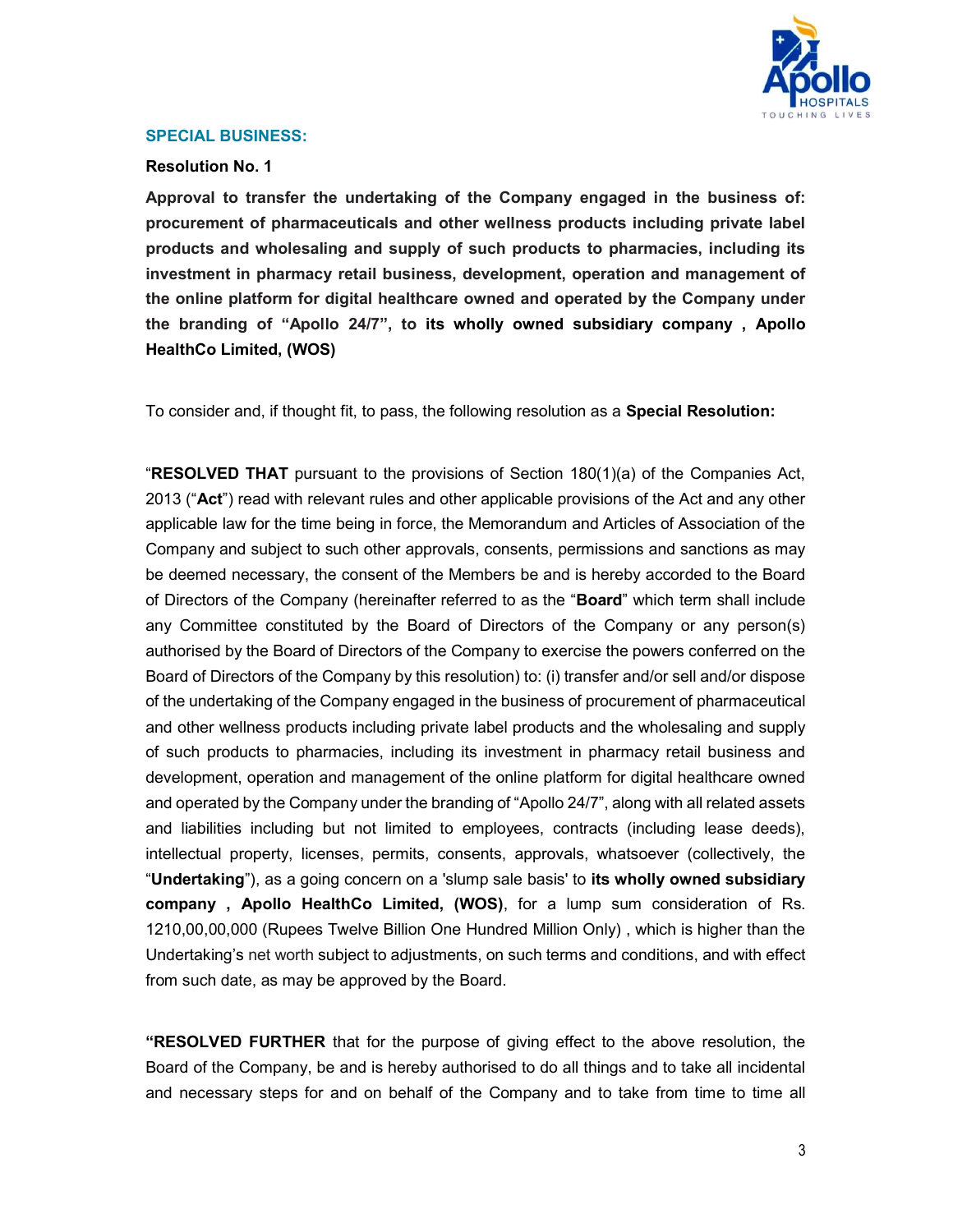

decisions and steps necessary, expedient or proper, with respect to implementation of the above mentioned resolution (including finalizing, settling and executing of such documents / writings / deeds / papers / agreements as may be necessary or incidental thereto, including assignment / conveyance / transfer documents, contracts, agreements and to seek their registration thereof with the concerned authorities, filing intimations with and/or obtaining approvals/consents with the concerned regulatory/statutory authorities, etc), and also to take all other actions and decisions as it/they may, in its/their absolute discretion, deem appropriate and to deal with all questions or difficulties that may arise in the course of implementing the above resolution."

# Resolution No. 2

Approval to undertake related party transaction in connection with the transfer of the undertaking of the Company engaged in the business of procurement of pharmaceutical and other wellness products including private label products and wholesaling and supply of such products to pharmacies, including its investment in pharmacy retail business and development, operation and management of the online platform for digital healthcare owned and operated by the Company under the branding of "Apollo 24/7", to its wholly owned subsidiary company, Apollo HealthCo Limited (WOS).

To consider and, if thought fit, to pass, the following resolution as an **Ordinary Resolution:** 

"RESOLVED THAT pursuant to the provisions of the Companies Act, 2013 ("Act") read with relevant rules framed thereunder (including any statutory modification(s) or re-enactment thereof for the time being in force) and other applicable provisions of the Act, Regulation 23(4) of the SEBI (Listing Obligations and Disclosure Requirements) Regulations, 2015 ("Listing Regulations"),the Memorandum and Articles of Association of the Company and the Company's Policy on Related Party Transactions, approval of the Members be and is hereby accorded for the Company entering into a related party transaction with Apollo Healthco Limited ("WOS") for transfer and/or sale and/or disposal of the undertaking of the Company engaged in the business of procurement of pharmaceutical and other wellness products including private label products and wholesaling and supply of such products to pharmacies, including its investment in pharmacy retail business and development, operation and management of the online platform for digital healthcare owned and operated by the Company under the branding of "Apollo 24/7", along with all related assets and liabilities including but not limited to employees, contracts (including lease deeds), intellectual property, licenses, permits, consents, approvals, whatsoever ((collectively, the "Undertaking"), as a going concern on a 'slump sale basis' to the WOS, for a lump sum consideration of Rs.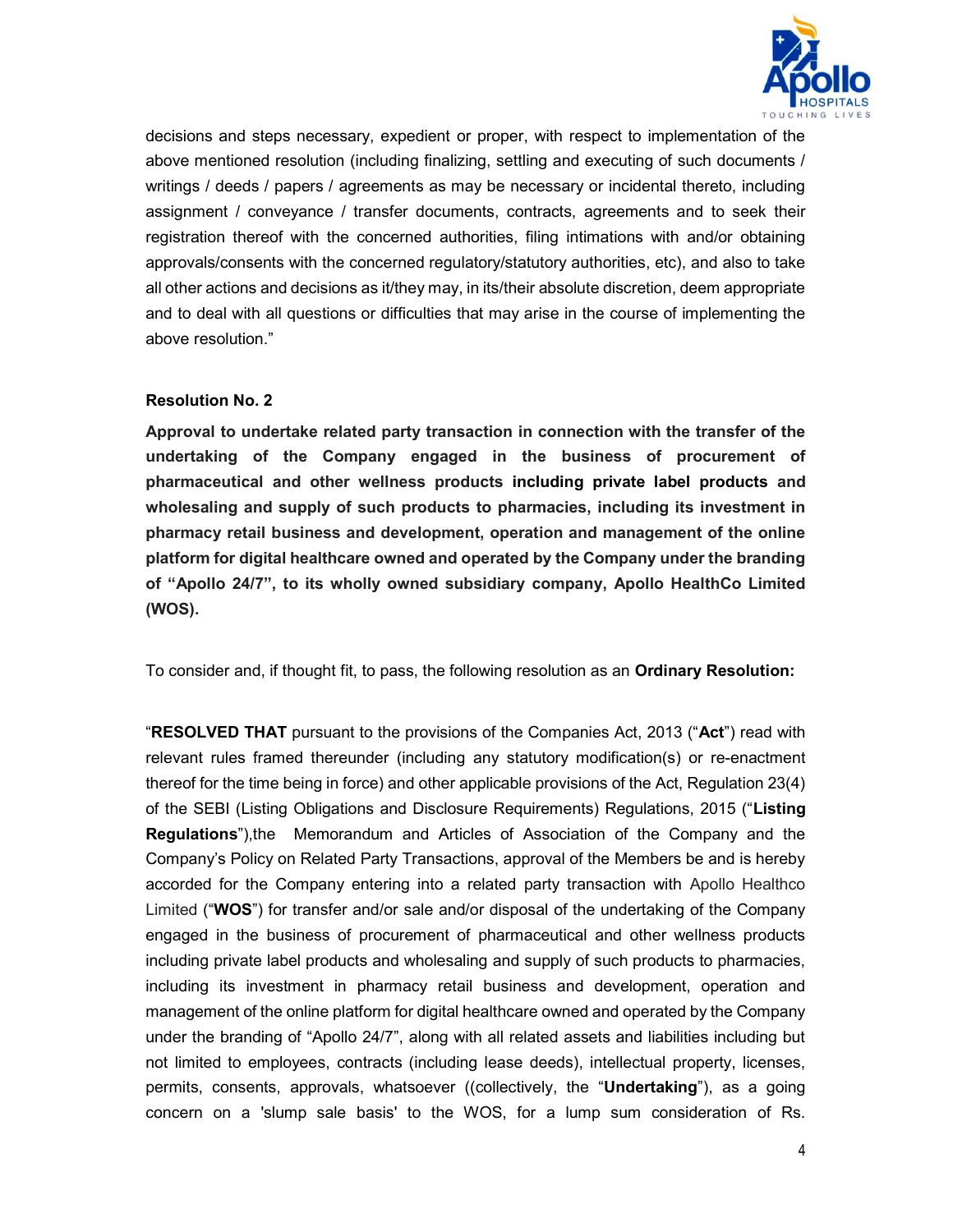

1210,00,00,000 (Rupees Twelve Billion One Hundred Million Only) subject to adjustments, on such terms and conditions, and with effect from such date, as may be approved by the board of directors of the Company (hereinafter referred to as the "Board" which term shall include any Committee constituted by the Board of Directors of the Company or any person(s) authorised by the Board to exercise the powers conferred on the Board of Directors of the Company by this resolution).

**RESOLVED FURTHER** that for the purpose of giving effect to the above resolution, the Board, be and is hereby authorised to do all things and to take all incidental and necessary steps for and on behalf of the Company and to take from time to time all decisions and steps necessary, expedient or proper, with respect to implementation of the above mentioned resolution (including finalizing, settling and executing of such documents / writings / deeds / papers / agreements as may be necessary or incidental thereto), and also to take all other decisions as it/they may, in its/their absolute decision, deem appropriate and to deal with all questions or difficulties that may arise in the course of implementing the above resolution."

By Order of the Board For Apollo Hospitals Enterprise Limited

S M Krishnan Vice President – Finance & Company Secretary

# Registered Office:

No 19 Bishop Gardens, Raja Annamalaipuram Chennai – 600 028

Place: Chennai Date: June 23, 2021

#### Notes:

- 1. The Explanatory Statement pursuant to Section 102 (1) of the Companies Act, 2013 (''the Act'') read with Rule 22 of the Companies (Management and Administration) Rules, 2014 (''the Rules''), as amended, setting out the material facts concerning the said Resolutions and the reasons thereof is annexed hereto and forms part of this Postal Ballot Notice (''Notice'')
- 2. As per Section 110 and other applicable provisions of the Act read with Rule 22 of the Rules, cut-off date for the purpose of reckoning the Voting rights is Friday,  $2<sup>nd</sup>$  July, 2021 ("Cut-off Date"). A person who is not a Member as on the Cut-off Date should treat this Notice for information purposes only.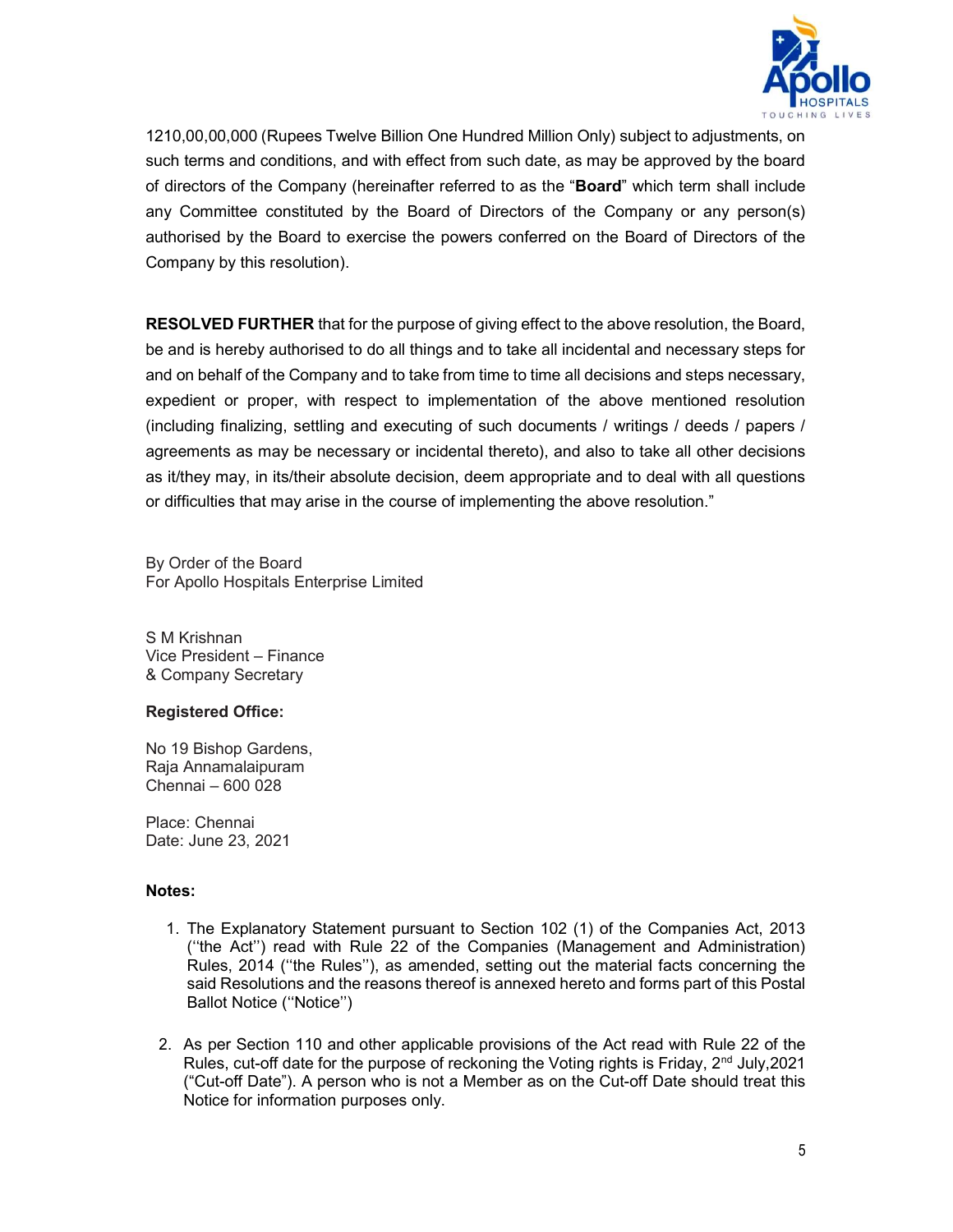

3. This Notice along with the instructions regarding e-voting is being sent only by e-mail to all those Members, whose e-mail address is registered with the Company or with the Depositories/Depository Participants and whose names appear in the Register of Members/list of Beneficial Owners as on the Cut-off Date, in accordance with the guidelines prescribed by the Ministry of Corporate Affairs ("MCA") for holding general meetings/conducting postal ballot process through e-voting vide General Circular Nos. 14/2020 dated April 8, 2020, 17/2020 dated April 13, 2020, 22/2020 dated June 15, 2020, 33/2020 dated September 28, 2020, 02/2021 dated January 13, 2021 and 10/2021 dated June 23, 2021 (''MCA Circulars''). The Notice shall also be uploaded on the website of the Company i.e. www.apollohospitals.com and on the e-voting website of NSDL, www.evoting.nsdl.com.

Members holding shares in physical mode and who have not updated their email addresses with the Company are requested to update their email addresses by writing to the Company at investor.relations@apollohospitals.com, along with the copy of the signed request letter mentioning the name and address of the Member, self-attested copy of the PAN card, and self-attested copy of any document (eg.: Driving License, Election Identity Card, Passport) in support of the address of the Member. Members holding shares in electronic form are requested to get their e-mail address registered with their respective DPs. Thereafter, the Company would endeavour to send the Postal Ballot Notice to such Members to enable them to cast their vote through e-voting.

- 4. On account of the threat posed by the COVID-19 pandemic and in terms of the MCA Circulars, the Company will send this Postal Ballot Notice in electronic form only. The hard copy of this Notice along with postal ballot forms and pre-paid business envelope will not be sent to the Members for the postal ballot in accordance with the requirements specified under the MCA Circulars. Accordingly, the communication of the assent or dissent of the Members would take place through e-voting only.
- 5. In compliance with the provisions of Sections 108 and 110 of the Act read with the Rules made thereunder, Regulation 44 of the Securities and Exchange Board of India (Listing Obligations and Disclosure Requirements) Regulations, 2015, as amended (''the Regulations'') and in accordance with the MCA Circulars, the Company has engaged National Securities Depository Limited (NSDL) as the agency for facilitating remote evoting to enable the Members to cast their votes electronically ("remote e-voting"). In accordance with the MCA Circulars, the Members can vote only through remote e-voting.
- 6. A person, whose name is not recorded in the register of members or in the register of beneficial owners maintained by NSDL/CDSL as on the cut-off date i.e., Friday,  $2<sup>nd</sup>$  July 2021 shall not be entitled to avail the facility of e-voting or voting through postal ballot. Voting rights shall be reckoned on the paid-up value of the shares registered in the names of the equity shareholders as on Friday, 2<sup>nd</sup> July 2021. Persons who are not equity shareholders of the Company as on the cut-off date i.e. Friday, 2<sup>nd</sup> July 2021 should treat this Notice for information purposes only.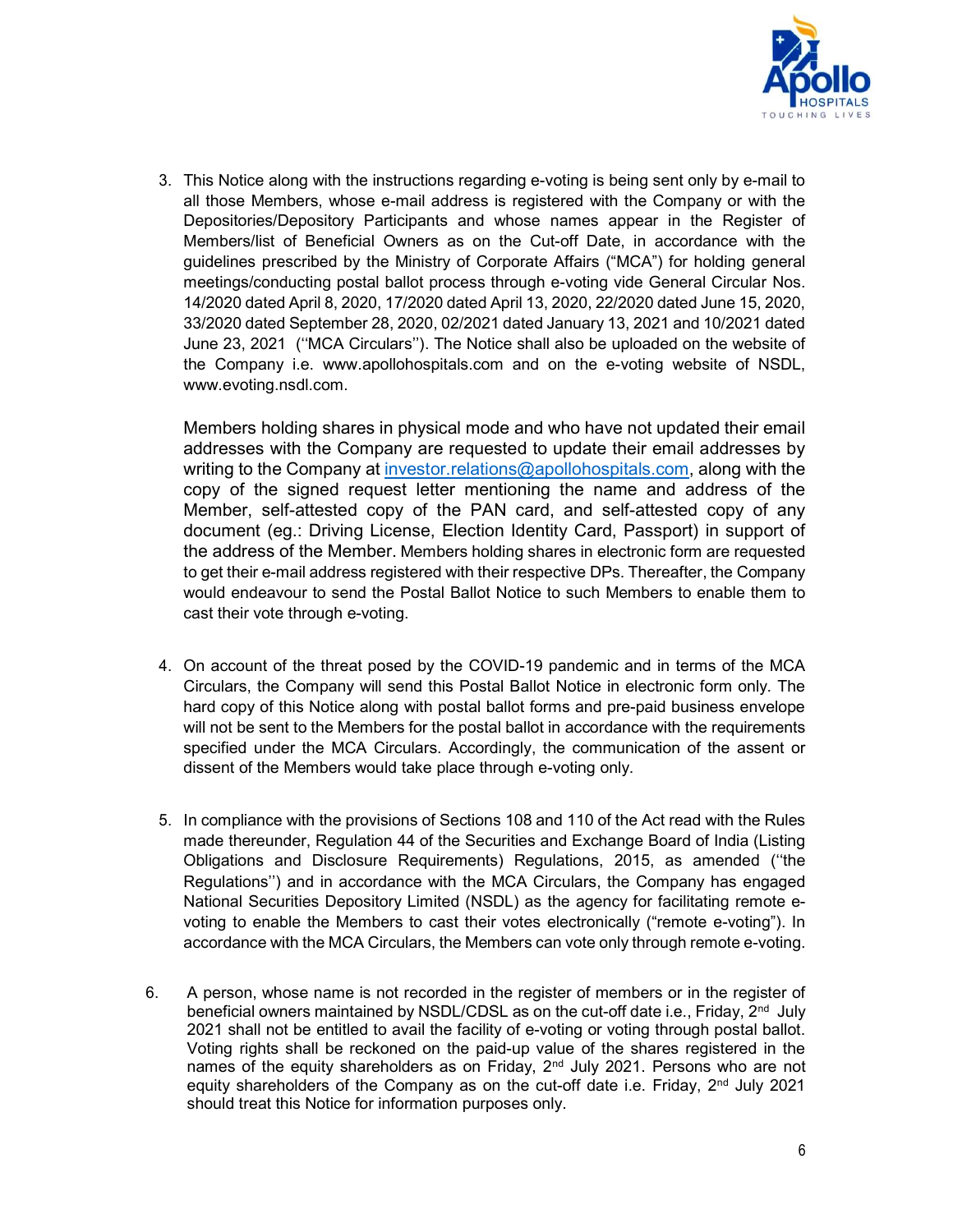

- 7. Dispatch of the Notice shall be deemed to be completed on Monday,  $12<sup>th</sup>$  July 2021.
- 8. E-voting shall commence on Thursday, 15<sup>th</sup> July 2021 at 9.00 A.M. (IST) and end on Saturday, 14<sup>th</sup> August 2021 at 5.00 P.M. (IST). The e-voting module shall be disabled by NSDL for voting thereafter.
- 9. The Board of Directors of the Company has appointed Ms. Lakshmmi Subramanian, Senior Partner, Lakshmmi Subramanian & Associates, Practicing Company Secretaries (Membership No. 3534) as Scrutinizer for scrutinizing the e-voting in a fair and transparent manner.

#### 10. Instructions for e-voting:

In compliance with the provisions of Regulation 44 of the SEBI (Listing Obligations and Disclosure Requirements) Regulations, 2015, Sections 108 and 110 of the Companies Act, 2013 read with the Companies (Management and Administration) Rules, 2014 (as amended), MCA Circulars and the Secretarial Standard on General Meetings, the Company is providing a facility to all its members to enable them to cast their vote on the matters listed in this Notice by electronic means (e-voting).The e-voting facility is provided by National Securities Depository Limited (NSDL).

The steps for e-voting are as under:

#### Step 1: Access to NSDL e-Voting system

# A) Login method for e-Voting for Individual shareholders holding securities in demat mode

In terms of SEBI circular dated December 9, 2020 on e-Voting facility provided by Listed Companies, Individual shareholders holding securities in demat mode are allowed to vote through their demat account maintained with Depositories and Depository Participants. Shareholders are advised to update their mobile number and email Id in their demat accounts in order to access e-Voting facility.

Login method for Individual shareholders holding securities in demat mode is given below:

| Type of<br>shareholders | <b>Login Method</b>                                                    |  |
|-------------------------|------------------------------------------------------------------------|--|
|                         |                                                                        |  |
| <b>Individual</b>       | 1. Existing <b>IDeAS</b> user can visit the e-Services website of NSDL |  |
| <b>Shareholders</b>     | Viz. https://eservices.nsdl.com either on a Personal Computer          |  |
| holding securities      | or on a mobile. On the e-Services home page click on the               |  |
| in demat mode           | "Beneficial Owner" icon under "Login" which is available               |  |
| with NSDL.              | under 'IDeAS' section, this will prompt you to enter your existing     |  |
|                         | User ID and Password. After successful authentication, you will        |  |
|                         | be able to see e-Voting services under Value added services.           |  |
|                         | Click on "Access to e-Voting" under e-Voting services and              |  |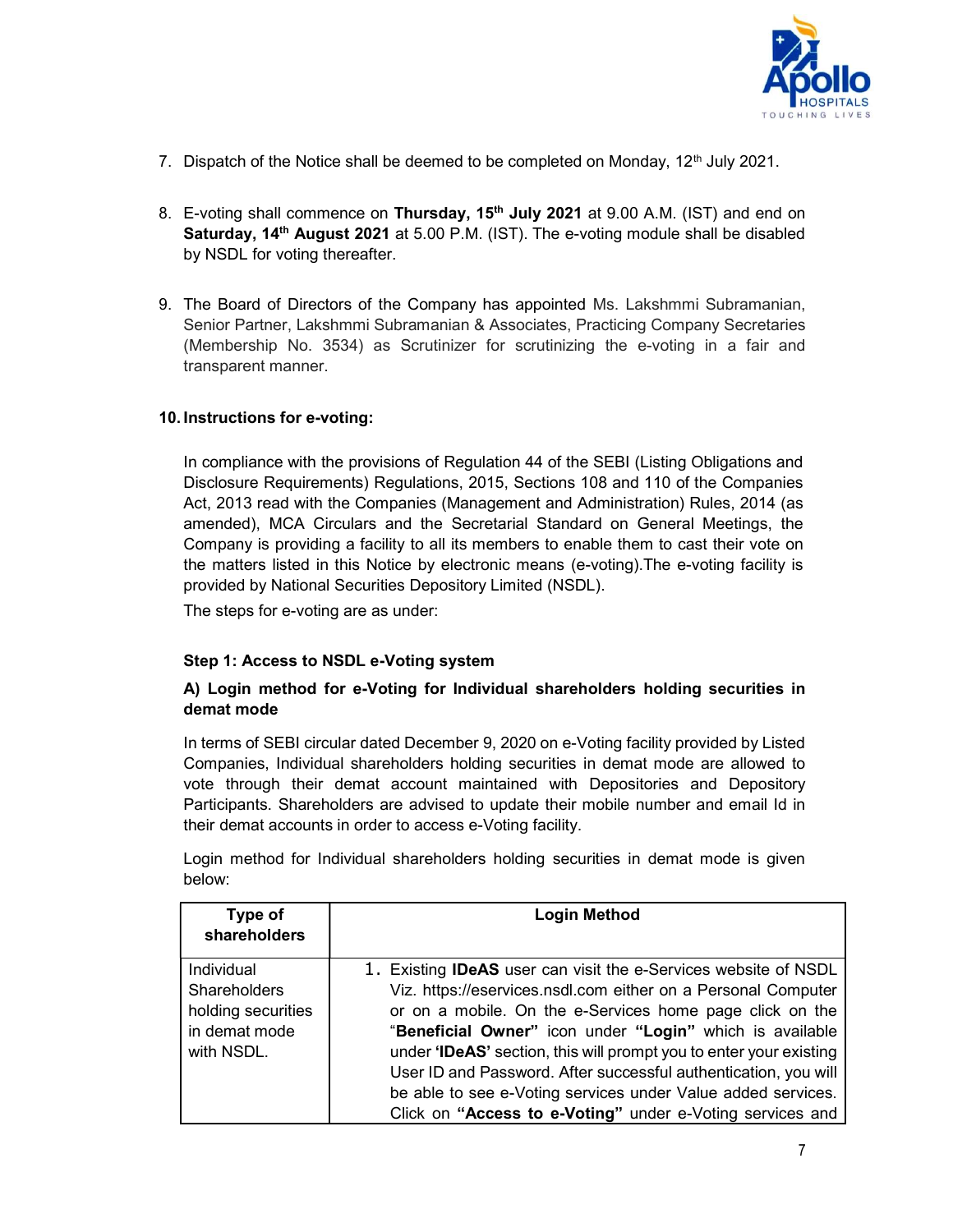

|                                                                                | you will be able to see e-Voting page. Click on company name<br>or e-Voting service provider i.e. NSDL and you will be re-<br>directed to e-Voting website of NSDL for casting your vote<br>during the remote e-Voting period.<br>2. If you are not registered for IDeAS e-Services, option to register<br>is available at https://eservices.nsdl.com. Select "Register<br>for<br><b>IDeAS</b><br>Portal"<br>click<br>Online<br>or<br>at<br>https://eservices.nsdl.com/SecureWeb/IdeasDirectReg.jsp<br>3. Visit the e-Voting website of NSDL. Open web browser by<br>typing the following URL: https://www.evoting.nsdl.com/ either<br>on a Personal Computer or on a mobile. Once the home page<br>of e-Voting system is launched, click on the icon "Login" which<br>is available under 'Shareholder/Member' section. A new screen<br>will open. You will have to enter your User ID (i.e. your sixteen<br>digit demat account number hold with NSDL), Password/OTP<br>and a Verification Code as shown on the screen. After<br>successful authentication, you will be redirected to NSDL<br>Depository site wherein you can see e-Voting page. Click on<br>company name or e-Voting service provider i.e. NSDL and<br>you will be redirected to e-Voting website of NSDL for casting<br>your vote during the remote e-Voting period.<br>4. Shareholders/Members can also download NSDL Mobile App<br>"NSDL Speede" facility by scanning the QR code mentioned<br>below for seamless voting experience.<br><b>NSDL Mobile App is available on</b><br>Google Play<br>App Store |
|--------------------------------------------------------------------------------|---------------------------------------------------------------------------------------------------------------------------------------------------------------------------------------------------------------------------------------------------------------------------------------------------------------------------------------------------------------------------------------------------------------------------------------------------------------------------------------------------------------------------------------------------------------------------------------------------------------------------------------------------------------------------------------------------------------------------------------------------------------------------------------------------------------------------------------------------------------------------------------------------------------------------------------------------------------------------------------------------------------------------------------------------------------------------------------------------------------------------------------------------------------------------------------------------------------------------------------------------------------------------------------------------------------------------------------------------------------------------------------------------------------------------------------------------------------------------------------------------------------------------------------------------------------------------------|
| Individual<br>Shareholders<br>holding securities<br>in demat mode<br>with CDSL | Existing users who have opted for Easi / Easiest, they can login<br>1.<br>through their user id and password. Option will be made<br>available to reach e-Voting page without any further<br>authentication. The URL for users to login to Easi / Easiest are<br>https://web.cdslindia.com/myeasi/home/login<br>or<br>www.cdslindia.com and click on New System Myeasi.                                                                                                                                                                                                                                                                                                                                                                                                                                                                                                                                                                                                                                                                                                                                                                                                                                                                                                                                                                                                                                                                                                                                                                                                         |
|                                                                                | 2. After successful login of Easi/Easiest the user will be also able<br>to see the E Voting Menu. The Menu will have links of e-Voting<br>service provider i.e. NSDL. Click on NSDL to cast your vote.                                                                                                                                                                                                                                                                                                                                                                                                                                                                                                                                                                                                                                                                                                                                                                                                                                                                                                                                                                                                                                                                                                                                                                                                                                                                                                                                                                          |
|                                                                                | 3. If the user is not registered for Easi/Easiest, option to register<br>is available at<br>https://web.cdslindia.com/myeasi/Registration/EasiRegistration                                                                                                                                                                                                                                                                                                                                                                                                                                                                                                                                                                                                                                                                                                                                                                                                                                                                                                                                                                                                                                                                                                                                                                                                                                                                                                                                                                                                                      |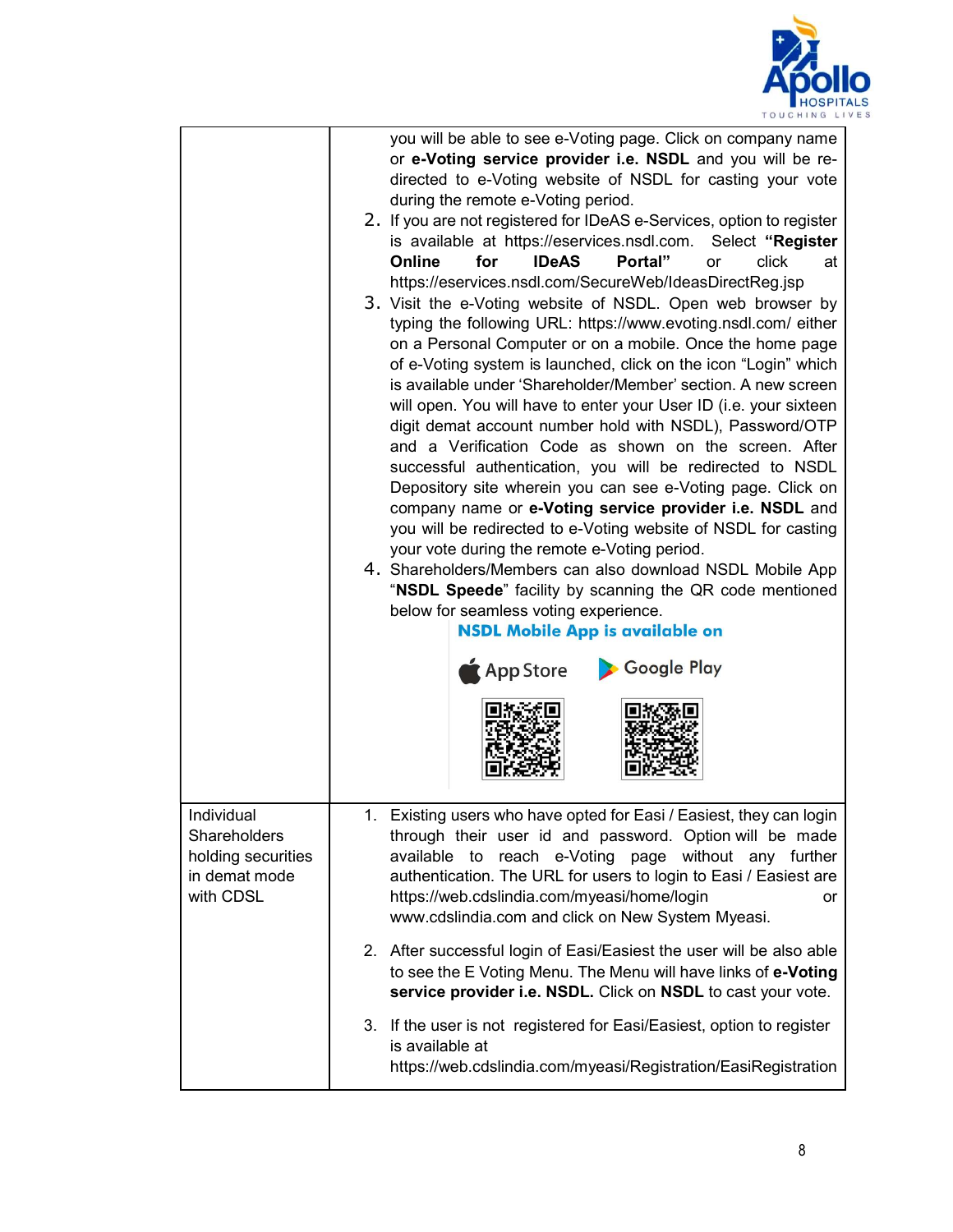

|                                                                                                                                                                                                           | 4. Alternatively, the user can directly access e-Voting page by<br>providing demat Account Number and PAN No. from a link in<br>www.cdslindia.com home page. The system will authenticate<br>the user by sending OTP on registered Mobile & Email as<br>recorded in the demat Account. After successful authentication,<br>user will be provided links for the respective ESP i.e. NSDL<br>where the e-Voting is in progress.                                                                                        |
|-----------------------------------------------------------------------------------------------------------------------------------------------------------------------------------------------------------|----------------------------------------------------------------------------------------------------------------------------------------------------------------------------------------------------------------------------------------------------------------------------------------------------------------------------------------------------------------------------------------------------------------------------------------------------------------------------------------------------------------------|
| Individual<br><b>Shareholders</b><br>(holding securities<br>in demat mode)<br>login through their<br>depository<br>participants<br>casting your vote during the remote e-Voting period or joining virtual | You can also login using the login credentials of your demat account<br>through your Depository Participant registered with NSDL/CDSL for e-<br>Voting facility. upon logging in, you will be able to see e-Voting option.<br>Click on e-Voting option, you will be redirected to NSDL/CDSL<br>Depository site after successful authentication, wherein you can see e-<br>Voting feature. Click on company name or e-Voting service provider i.e.<br>NSDL and you will be redirected to e-Voting website of NSDL for |

Important note: Members who are unable to retrieve User ID/ Password are advised to use Forget User ID and Forget Password option available at abovementioned website.

| Helpdesk for Individual Shareholders holding securities in demat mode for any |
|-------------------------------------------------------------------------------|
| technical issues related to login through Depository i.e. NSDL and CDSL.      |
|                                                                               |

| Login type                                                                      | <b>Helpdesk details</b>                                                                                                                                                              |
|---------------------------------------------------------------------------------|--------------------------------------------------------------------------------------------------------------------------------------------------------------------------------------|
| Individual Shareholders holding<br>securities in demat mode with<br><b>NSDL</b> | Members facing any technical issue in login can contact<br>NSDL helpdesk by sending a request at<br>evoting@nsdl.co.in or call at toll free no.: 1800 1020<br>990 and 1800 22 44 30  |
| Individual Shareholders holding<br>securities in demat mode with<br><b>CDSL</b> | Members facing any technical issue in login can contact<br>CDSL helpdesk by sending a request at<br>helpdesk.evoting@cdslindia.com or contact at 022-<br>23058738 or 022-23058542-43 |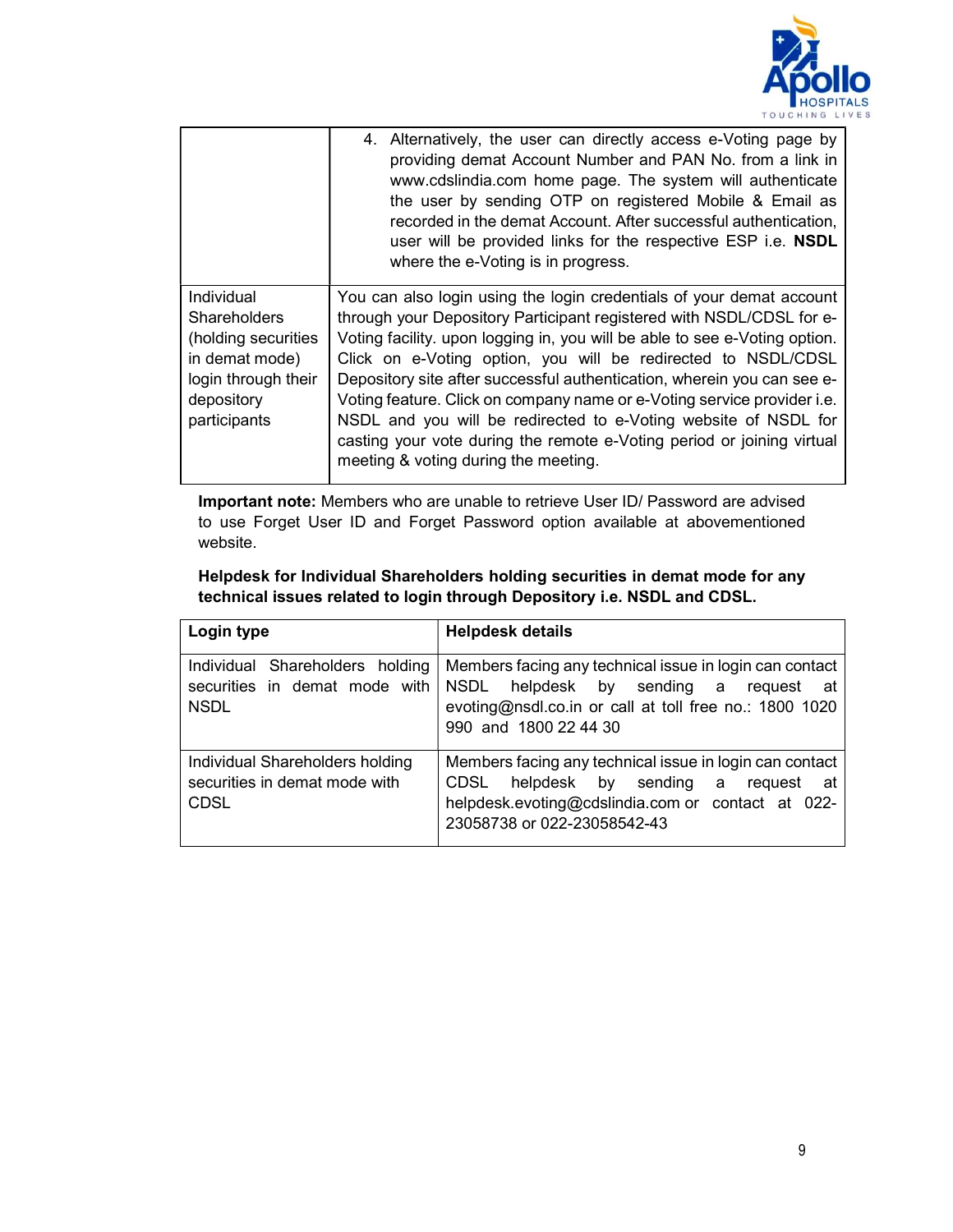

# B) Login Method for shareholders other than Individual shareholders holding securities in demat mode and shareholders holding securities in physical mode.

# How to Log-in to NSDL e-Voting website?

- 1. Visit the e-Voting website of NSDL. Open web browser by typing the following URL: https://www.evoting.nsdl.com/ either on a Personal Computer or on a mobile.
- 2. Once the home page of e-Voting system is launched, click on the icon "Login" which is available under 'Shareholder/Member' section.
- 3. A new screen will open. You will have to enter your User ID, your Password/OTP and a Verification Code as shown on the screen.

 Alternatively, if you are registered for NSDL eservices i.e. IDEAS, you can log-in at https://eservices.nsdl.com/ with your existing IDEAS login. Once you log-in to NSDL eservices after using your log-in credentials, click on e-Voting and you can proceed to Step 2 i.e. Cast your vote electronically.

| Manner of holding shares i.e. Demat   Your User ID is:<br>(NSDL or CDSL) or Physical |                                                                                                               |
|--------------------------------------------------------------------------------------|---------------------------------------------------------------------------------------------------------------|
| a) For Members who hold shares in<br>demat account with NSDL.                        | 8 Character DP ID followed by 8 Digit<br>Client ID                                                            |
|                                                                                      | For example if your DP ID is IN300***<br>and Client ID is 12****** then your user<br>ID is IN300***12*******. |
| b) For Members who hold shares in                                                    | 16 Digit Beneficiary ID                                                                                       |
| demat account with CDSL.                                                             | For example if your Beneficiary ID is<br>12*************** then your user ID is<br>12**************           |
| c) For Members holding shares in<br>Physical Form.                                   | EVEN Number followed by Folio<br>Number registered with the company                                           |
|                                                                                      | For example if folio number is 001***<br>and EVEN is 101456 then user ID is<br>101456001***                   |

4. Your User ID details are given below :

5. Password details for shareholders other than Individual shareholders are given below: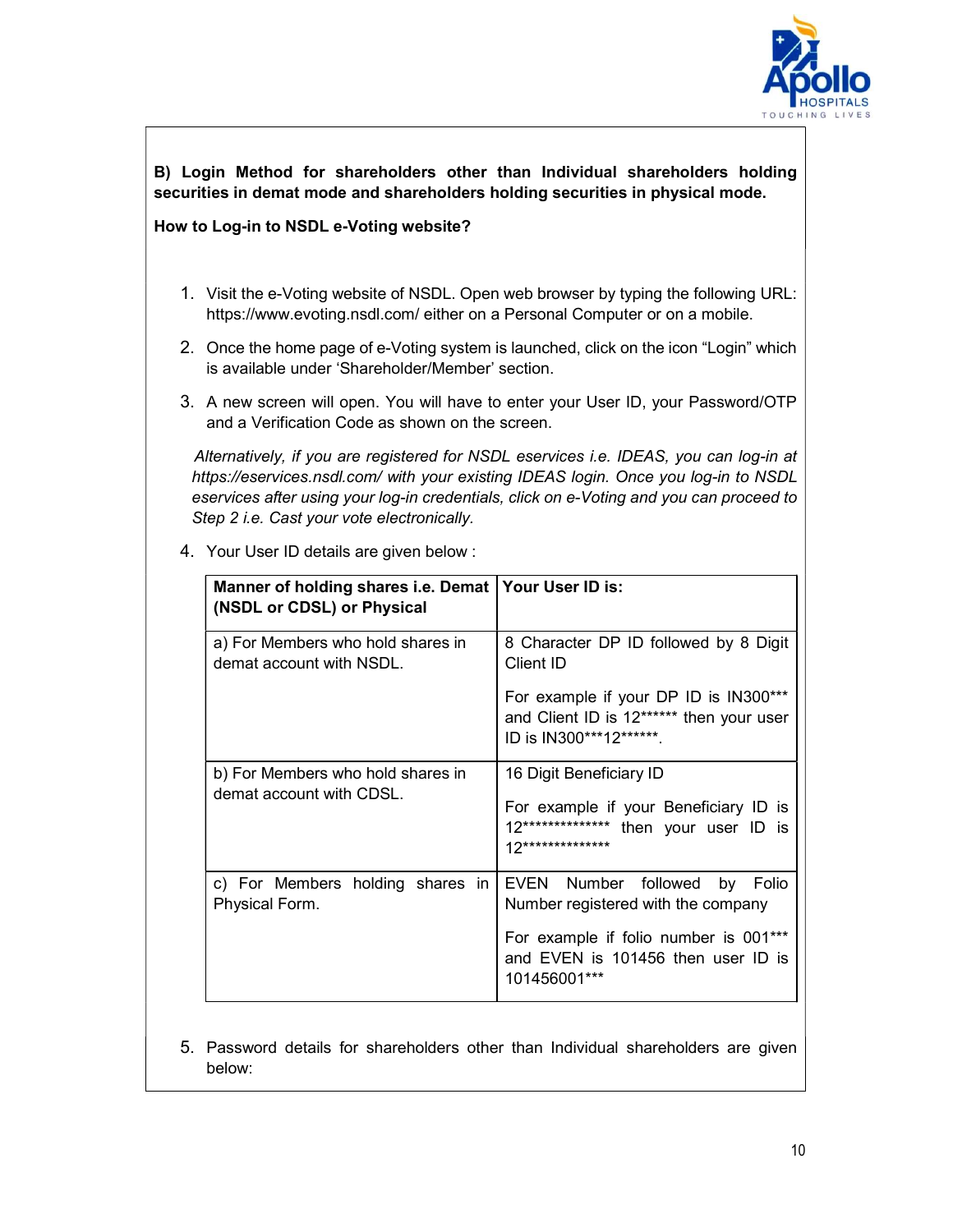

- a) If you are already registered for e-Voting, then you can user your existing password to login and cast your vote.
- b) If you are using NSDL e-Voting system for the first time, you will need to retrieve the 'initial password' which was communicated to you. Once you retrieve your 'initial password', you need to enter the 'initial password' and the system will force you to change your password.
- c) How to retrieve your 'initial password'?
	- (i) If your email ID is registered in your demat account or with the company, your 'initial password' is communicated to you on your email ID. Trace the email sent to you from NSDL from your mailbox. Open the email and open the attachment i.e. a .pdf file. Open the .pdf file. The password to open the .pdf file is your 8 digit client ID for NSDL account, last 8 digits of client ID for CDSL account or folio number for shares held in physical form. The .pdf file contains your 'User ID' and your 'initial password'.
	- (ii) If your email ID is not registered, please follow steps mentioned below in process for those shareholders whose email ids are not registered
- 6. If you are unable to retrieve or have not received the " Initial password" or have forgotten your password:
	- a) Click on "Forgot User Details/Password?"(If you are holding shares in your demat account with NSDL or CDSL) option available on www.evoting.nsdl.com.
	- b) Physical User Reset Password?" (If you are holding shares in physical mode) option available on www.evoting.nsdl.com.
	- c) If you are still unable to get the password by aforesaid two options, you can send a request at evoting@nsdl.co.in mentioning your demat account number/folio number, your PAN, your name and your registered address etc.
	- d) Members can also use the OTP (One Time Password) based login for casting the votes on the e-Voting system of NSDL.
- 7. After entering your password, tick on Agree to "Terms and Conditions" by selecting on the check box.
- 8. Now, you will have to click on "Login" button.
- 9. After you click on the "Login" button, Home page of e-Voting will open.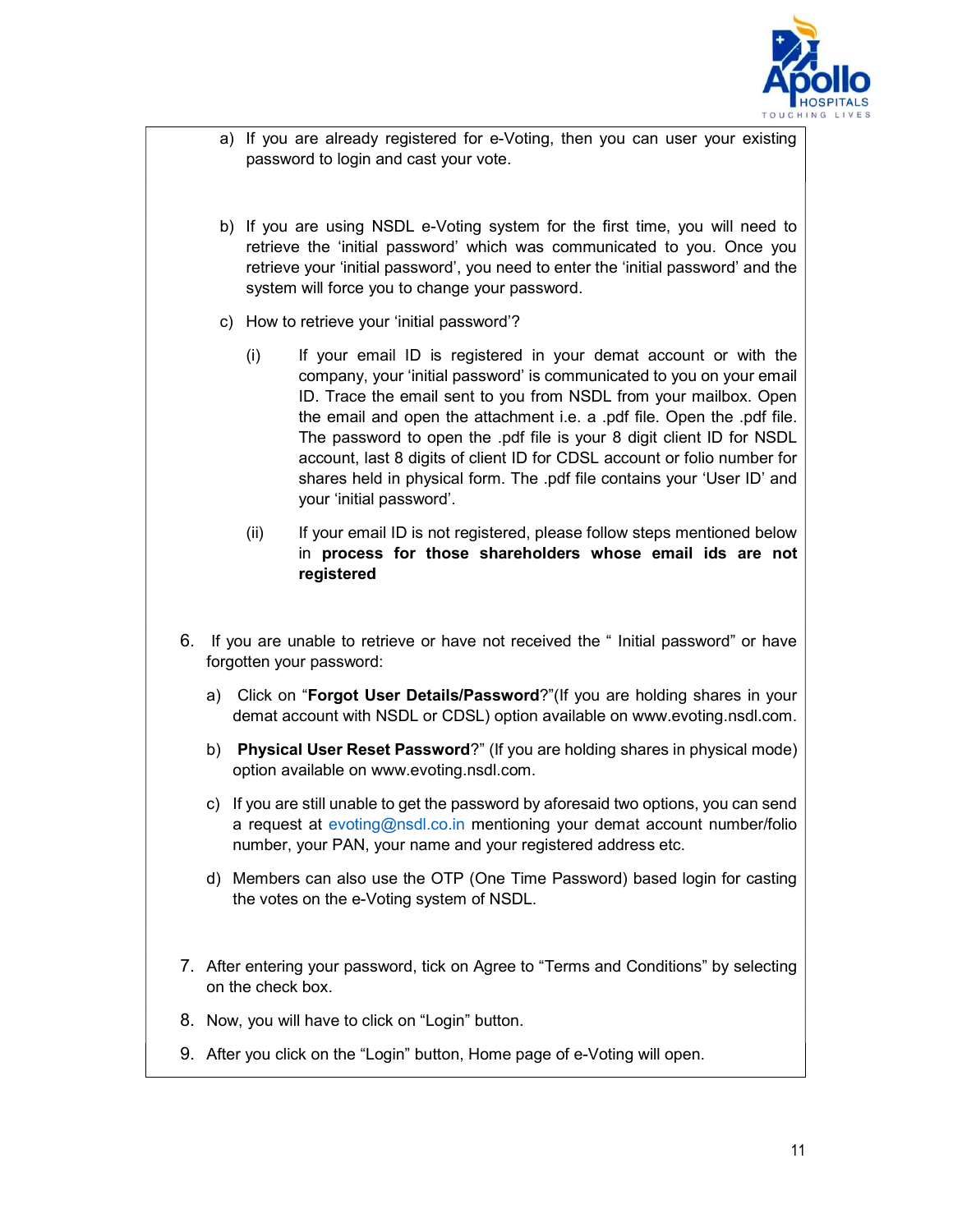

# Step 2: Cast your vote electronically on NSDL e-Voting system.

#### How to cast your vote electronically on NSDL e-Voting system?

- 1. After successful login at Step 1, you will be able to see all the companies "EVEN" in which you are holding shares and whose voting cycle.
- 2. Select "EVEN" of company for which you wish to cast your vote during the remote e-Voting period.
- 3. Now you are ready for e-Voting as the Voting page opens.
- 4. Cast your vote by selecting appropriate options i.e. assent or dissent, verify/modify the number of shares for which you wish to cast your vote and click on "Submit" and also "Confirm" when prompted.
- 5. Upon confirmation, the message "Vote cast successfully" will be displayed.
- 6. You can also take the printout of the votes cast by you by clicking on the print option on the confirmation page.
- 7. Once you confirm your vote on the resolution, you will not be allowed to modify your vote.

## General Guidelines for shareholders

- 1. Institutional shareholders (i.e. other than individuals, HUF, NRI etc.) are required to send scanned copy (PDF/JPG Format) of the relevant Board Resolution/ Authority letter etc. with attested specimen signature of the duly authorized signatory(ies) who are authorized to vote, to the Scrutinizer by e-mail to lakshmmi6@gmail.com with a copy marked to evoting@nsdl.co.in.
- 2. It is strongly recommended not to share your password with any other person and take utmost care to keep your password confidential. Login to the e-voting website will be disabled upon five unsuccessful attempts to key in the correct password. In such an event, you will need to go through the "Forgot User Details/Password?" or "Physical User Reset Password?" option available on www.evoting.nsdl.com to reset the password.
- 3. In case of any queries, you may refer the Frequently Asked Questions (FAQs) for Shareholders and e-voting user manual for Shareholders available at the download section of www.evoting.nsdl.com or call on toll free no.: 1800 1020 990 and 1800 22 44 30 or send a request to to Mr. Amit Vishal, Senior Manager at amitv@nsdl.co.in or Ms. Pallavi Mhatre, Manager at pallavid@nsdl.co.in or at evoting@nsdl.co.in

# Process for those shareholders whose email ids are not registered with the depositories for procuring user id and password and registration of e mail ids for evoting for the resolutions set out in this notice:

1. In case shares are held in physical mode please provide Folio No., Name of shareholder, scanned copy of the share certificate (front and back), PAN (self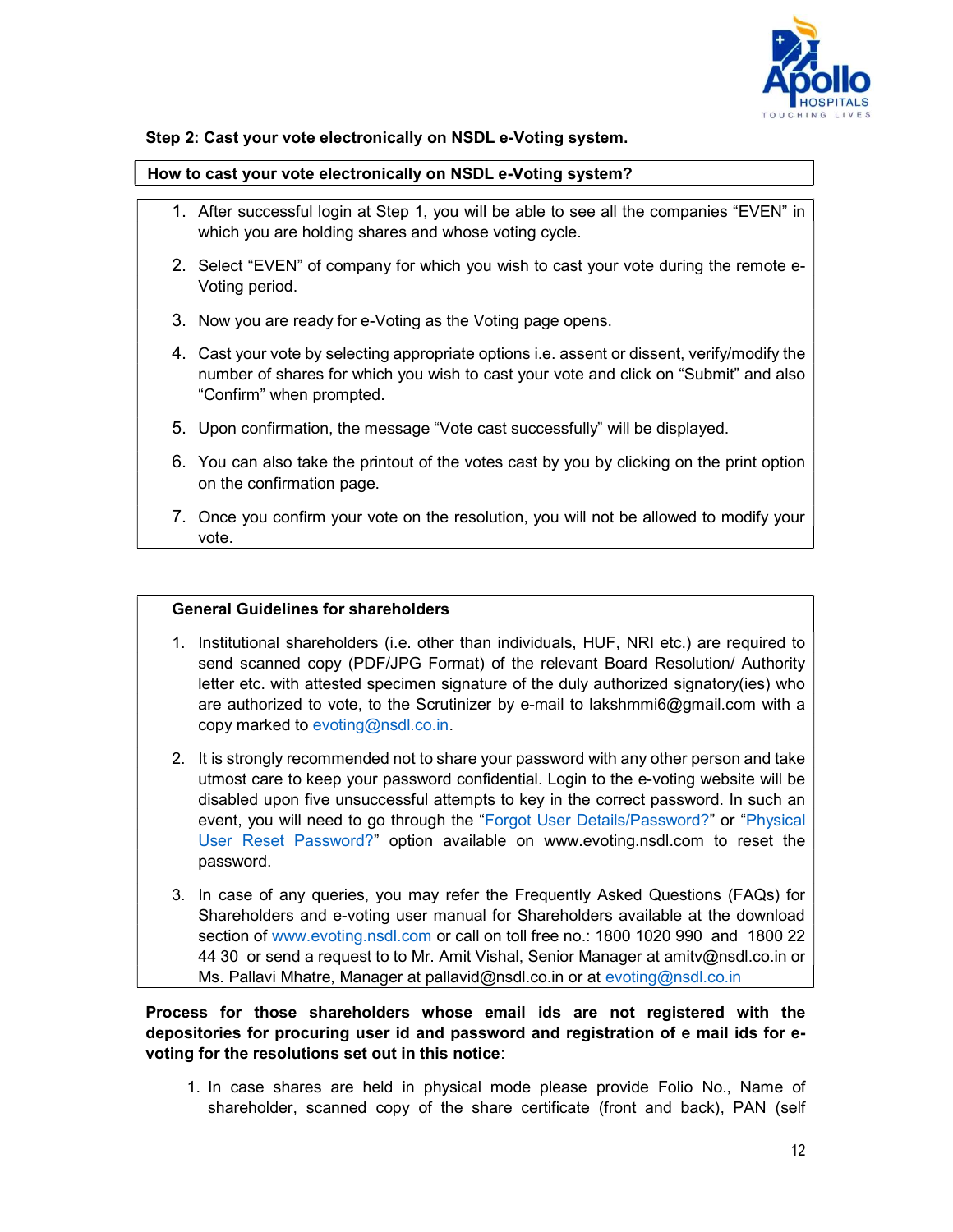

attested scanned copy of PAN card), AADHAR (self attested scanned copy of Aadhar Card) by email to investor.relations@apollohospitals.com.

- 2. In case shares are held in demat mode, please provide DPID-CLID (16 digit DPID + CLID or 16 digit beneficiary ID), Name, client master or copy of Consolidated Account statement, PAN (self attested scanned copy of PAN card), AADHAR (self attested scanned copy of Aadhar Card) to investor.relations@apollohospitals.com. If you are an Individual shareholders holding securities in demat mode, you are requested to refer to the login method explained at step 1 (A) i.e. Login method for e-Voting for Individual shareholders holding securities in demat mode.
- 3. Alternatively shareholder/members may send a request to evoting@nsdl.co.in for procuring user id and password for e-voting by providing above mentioned documents.
- 4. In terms of SEBI circular dated December 9, 2020 on e-Voting facility provided by Listed Companies, Individual shareholders holding securities in demat mode are allowed to vote through their demat account maintained with Depositories and Depository Participants. Shareholders are required to update their mobile number and email ID correctly in their demat account in order to access e-Voting facility.
- 10. Some of the important details regarding the e-voting facility are provided below:

| Cut-off date for determining the Members   Friday, $2nd$ July 2021 |                                        |
|--------------------------------------------------------------------|----------------------------------------|
| entitled to vote through e-voting                                  |                                        |
| Commencement of e-voting period                                    | Thursday, 15 <sup>th</sup> July 2021   |
| End of e-voting period                                             | Saturday, 14 <sup>th</sup> August 2021 |

The e-voting module will be disabled by NSDL after 5:00 p.m. on Saturday,  $14<sup>th</sup>$  August 2021.

- 11. Ms. Lakshmmi Subramanian, Senior Partner, Lakshmmi Subramanian & Associates, Practicing Company Secretaries (Membership No. 3534) has communicated her willingness and has been appointed by the Company to act as the Scrutinizer to scrutinize the e-voting process in a fair and transparent manner.
- 12. The Scrutinizer will submit her report of the votes cast to the Chairman or any Director authorised by the Board or the Company Secretary.
- 13. The result, along with the Scrutinizer's Report, will be announced on or before Monday, 16<sup>th</sup> August 2021 and placed on the website of the Company and NSDL and shall be communicated to BSE Limited and National Stock Exchange of India Limited. The resolutions, if passed by requisite majority, shall be deemed to have been passed on the last date for e-voting i.e. Saturday, 14<sup>th</sup> August 2021.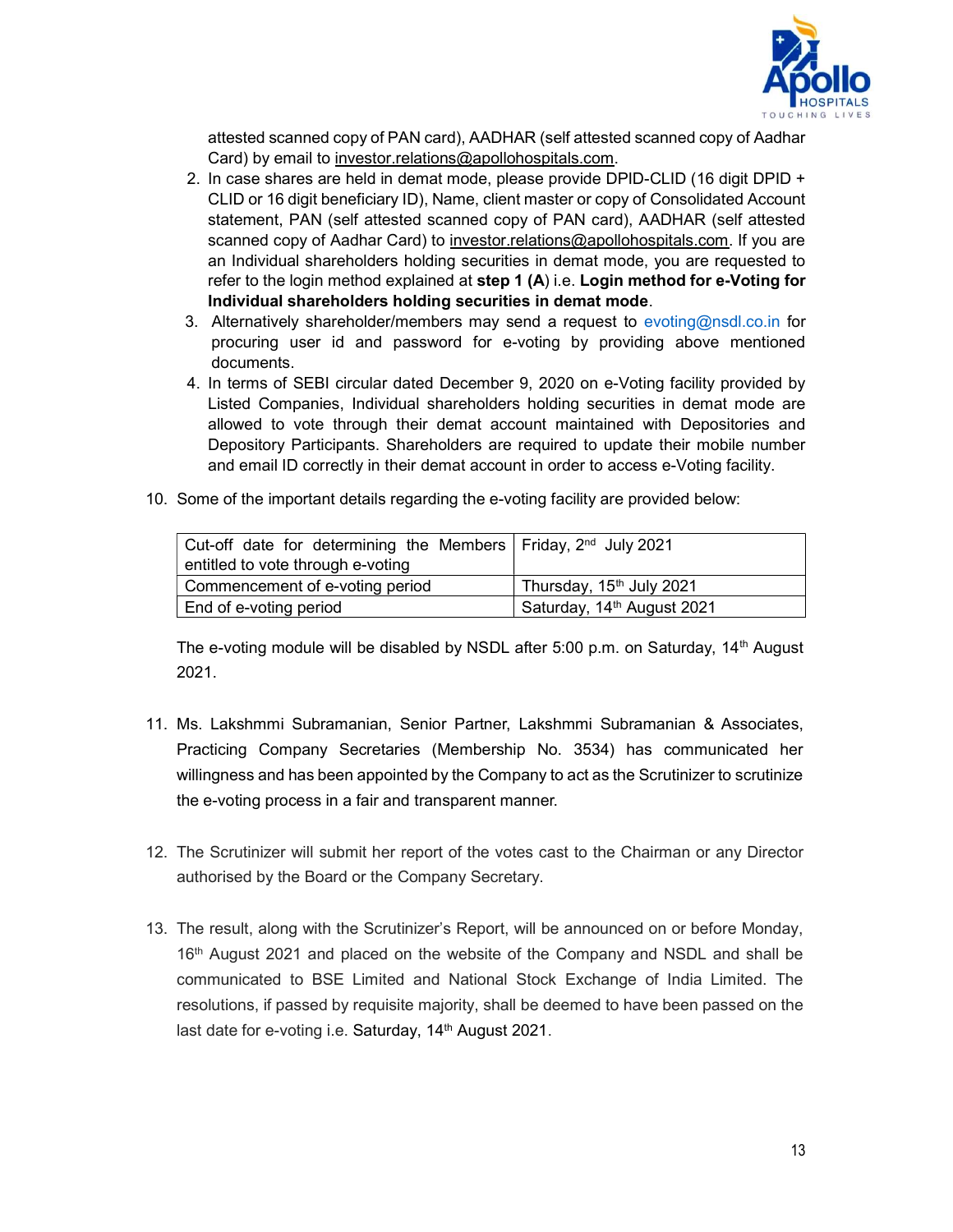

# EXPLANATORY STATEMENT UNDER SECTION 102 OF THE COMPANIES ACT 2013 READ WITH THE RELEVANT RULES

The following Explanatory statement is furnished in respect of Special Business of the Postal Ballot Notice:

# Resolution No. 1

Approval to transfer the undertaking of the Company engaged in the business of: procurement of pharmaceuticals and other wellness products including private label products and wholesaling and supply of such products to pharmacies, including its investment in pharmacy retail business and development, operation and management of the online platform for digital healthcare owned and operated by the Company under the branding of "Apollo 24/7", to its wholly owned subsidiary company, Apollo HealthCo Limited (WOS).

The Board had met on June 23, 2021, to review the Company's long-term strategy including the intent to create a distinctive digital ecosystem for providing a holistic healthcare platform which encompasses a wide range of healthcare services including enabling econsultations and online ordering for delivery of medicines.

Keeping this in perspective as well as the fact that the business of procurement of pharmaceutical and other wellness products including private label products and wholesaling and supply of such products to pharmacies, including investment in pharmacy retail business, and development, operation and management of the online platform for digital healthcare owned and operated by the Company under the branding of "Apollo 24/7", shall require a specific and focused approach, the Board in its meeting held on 23<sup>rd</sup> June 2021, approved the acquisition of 100% equity shares of Apollo Healthco Limited to make it its wholly owned subsidiary, and also approved the proposal to transfer the undertaking of the Company engaged in the business of procurement of pharmaceuticals and other wellness products including private label products and wholesaling and supply of such products to pharmacies, including its investment in pharmacy retail business, and development, operation and management of the online platform for digital healthcare owned and operated by the Company under the branding of "Apollo 24/7", to Apollo HealthCo Limited (WOS) through a slump sale. The Board believes that the intended growth in the business of procurement of pharmaceutical and other wellness products, including private label products and wholesaling and supply of such products to pharmacies, including its investment in pharmacy retail business and development, operation and management of the online platform for digital healthcare owned

and operated by the Company under the branding of "Apollo 24/7" can be better achieved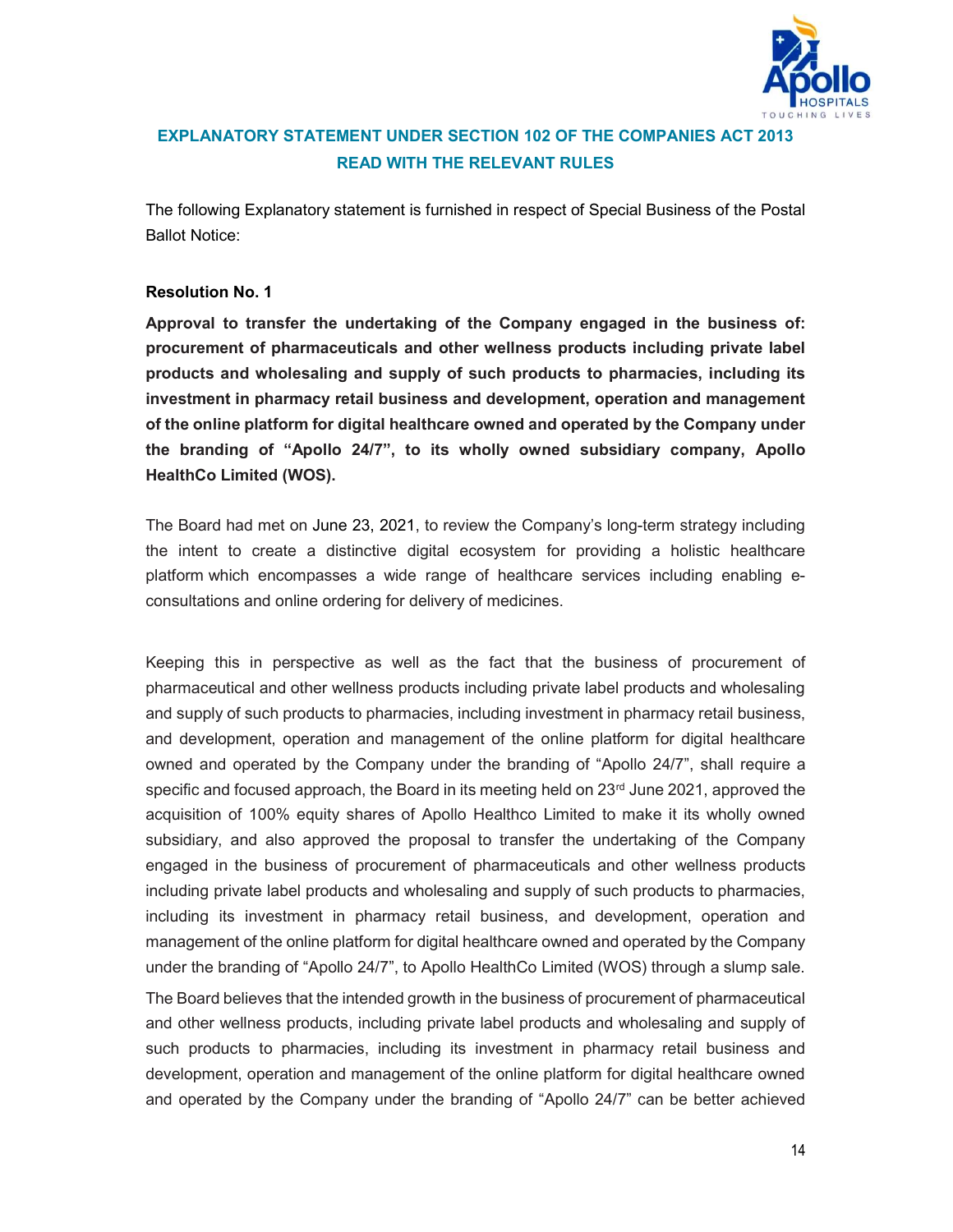

through the wholly owned subsidiary company, and the creation of this wholly owned subsidiary company is expected to result in the following benefits:

- 1. Facilitate creation of India's largest omni channel digital healthcare delivery platform and thereby enable huge funneling potential for healthcare consumers into the Apollo ecosystem.
- 2. Enable the process of combining the strength of the Apollo Hospitals Group's offline healthcare leadership with new age digital offerings to address all healthcare consumer needs.
- 3. An asset light approach (through digital offerings) would be followed to fuel growth and achieve the objective of getting 100 million targeted registered users on the Apollo 24/7 digital platform in the next 5 years.
- 4. An appropriate platform would be created for attracting a new pool of investor capital to enable rapid scale up of the digital healthcare business.

In light of the above, the Board proposes to transfer and/or sell and/or dispose of the undertaking of the Company engaged in the business of procurement of pharmaceutical and other wellness products including private label products and wholesaling and supply of such products to pharmacies, including its investment in pharmacy retail business and development, operation and management of the online platform for digital healthcare owned and operated by the Company under the branding of "Apollo 24/7", along with all related assets and liabilities including but not limited to employees, contracts (including lease deeds), intellectual property, licenses, permits, consents, approvals, whatsoever ((collectively, the "Undertaking"), as a going concern on a 'slump sale basis' to Apollo Healthco Limited (WOS), for a lump sum consideration (subject to adjustments) not less than its net worth determined in accordance with the provisions of Section 50B read with Section 2(42C) of the Income-tax Act, 1961

Section 180(1)(a) of the Companies Act, 2013 ("the Act"), read with other applicable provisions of the Act, provides that the board of a company shall not, except with the consent of the members by way of special resolution through postal ballot, sell, lease or otherwise dispose of the whole, or substantially the whole, of the undertaking of the company, or, where the company owns more than one undertaking, the whole or substantially the whole of such undertakings. Further, explanation (i) to Section 180(1)(a) of the Act, provides that the expression 'undertaking' for the purposes of Section 180(1)(a) of the Act shall mean an undertaking in which the investment of the company exceeds 20% of its net worth as per the audited balance sheet of the preceding financial year or an undertaking which generates 20%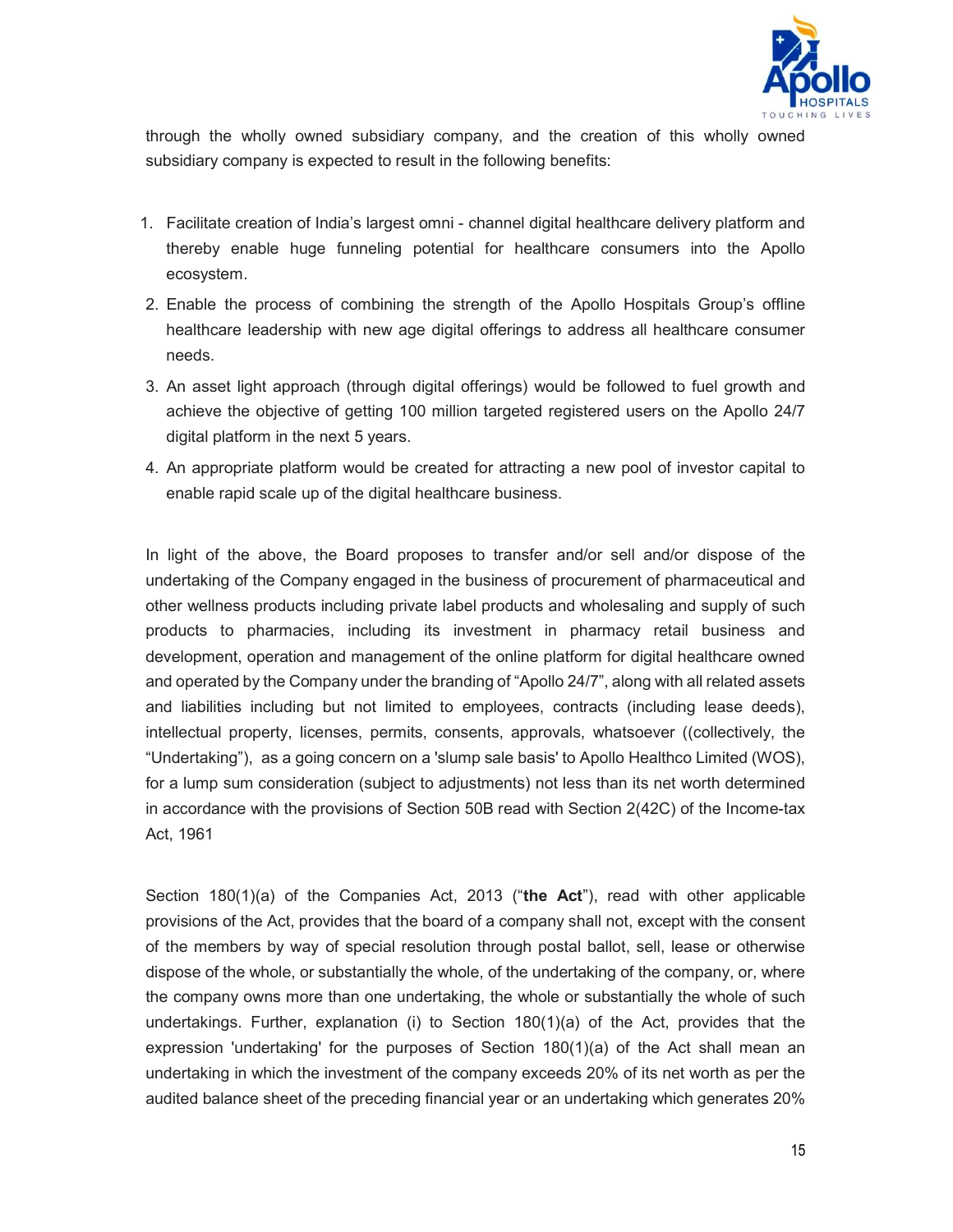

of the total income of the company during the previous financial year. Since the proposed transfer of the Undertaking exceeds the specified limits mentioned above, the resolution in the accompanying Notice is proposed for the purpose of seeking approval of the members through a special resolution.

The Board at its meeting held on June 23, 2021 has approved the sale of the Undertaking on a going concern basis, by way of a slump sale to Apollo Healthco Limited (WOS) in accordance with the terms of the draft business transfer agreement tabled before it.

Mrs. Shobana Kamineni and Mrs. Sangita Reddy, being common directors in both the Company and Apollo Healthco Limited (WOS), are interested in this resolution. Dr. Prathap C Reddy, Mrs. Preetha Reddy, Mrs. Suneeta Reddy, being relatives, of Mrs. Shobana Kamineni and Mrs. Sangita Reddy, as Directors and Shareholders of Company are interested in the transaction. Mrs. Sucharitha Reddy, being a relative of Mrs. Shobana Kamineni and Mrs, Sangita Reddy, as shareholder in the Company is interested in transaction. Ms. Upasana Kamineni being a relative of Mrs. Shobana Kamineni as shareholder in the Company and Director of WOS is interested in the transaction. Mr. Aditya Reddy, being relative of Ms. Suneeta Reddy, Managing Director as shareholder in the Company and Director of WOS is interested in this transaction.

No other Key Managerial Personnel (KMP) or Directors are interested in the Resolution No. 1 of the Notice.

The Board of Directors recommends the passing of Special Resolution specified in Resolution No. 1 of the Notice for the approval of the members.

# Resolution No. 2

Approval to undertake related party transaction in connection with the transfer of the undertaking of the Company engaged in the business of procurement of pharmaceuticals and other wellness products including private label products and wholesaling and supply of such products to pharmacies, including its investment in pharmacy retail business and development, operation and management of the online platform for digital healthcare owned and operated by the Company under the branding of "Apollo 24/7", to its wholly owned subsidiary company, Apollo HealthCo Limited (WOS)

The aforesaid proposal to transfer the undertaking of the Company as a going concern on a 'slump sale basis' to Apollo Healthco Limited ("WOS") would qualify as a related party transaction where the amount involved exceeds 10% (ten percent) of the consolidated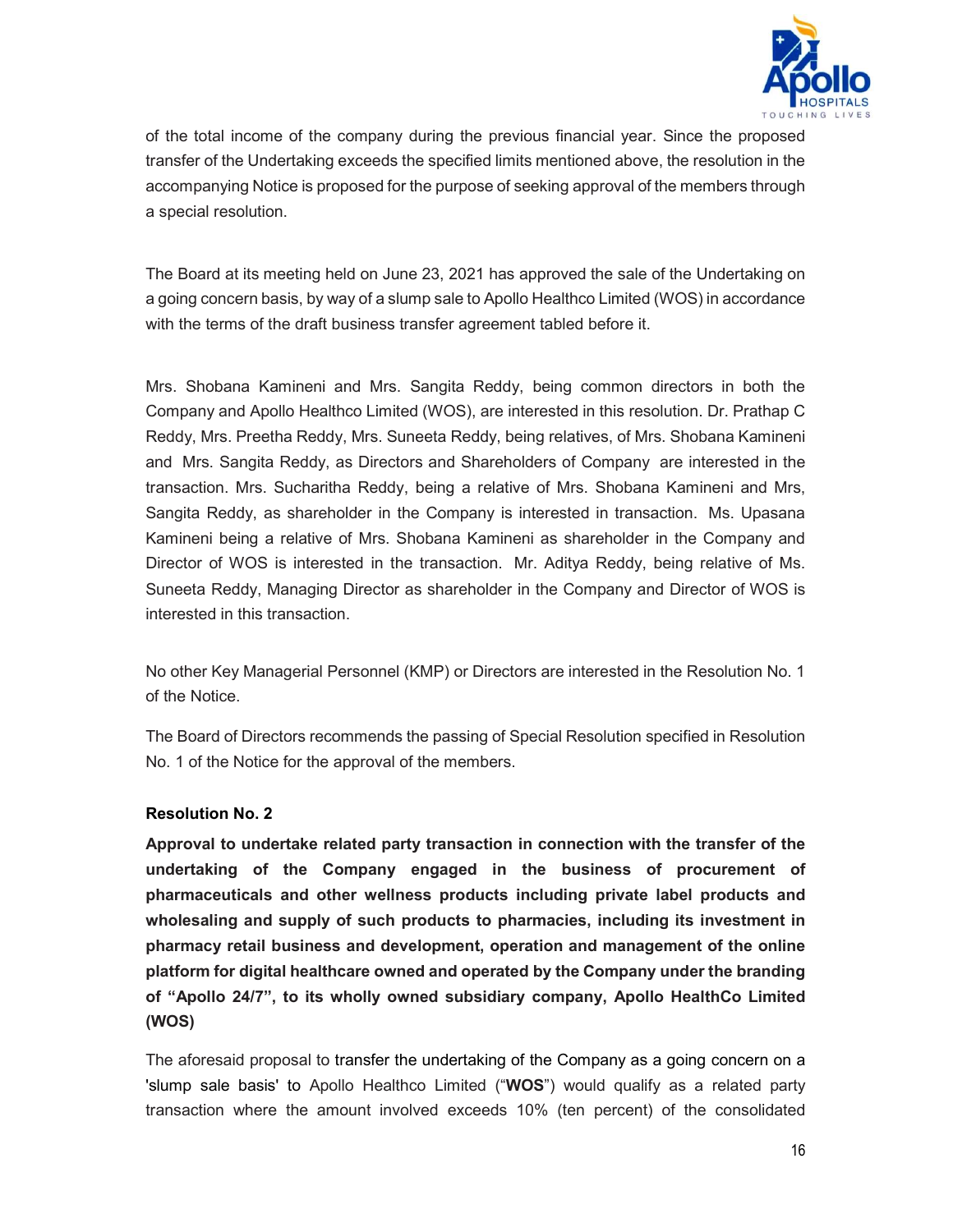

turnover of the Company in terms of Section 188 of the Companies Act, 2013 ("Act") and as a material related party transaction in terms of Regulation 23 of the SEBI (Listing Obligations & Disclosure Requirements) Regulations, 2015 ("LODR"), not in the ordinary course of business and therefore needs to be approved by the shareholders of the Company. In accordance with the said Section read with Regulation 23 of the LODR, approval of the members is sought to undertake related party transaction for the transfer of the Undertaking of the Company as a going concern on a 'slump sale basis' to the WOS.

Pursuant to the provisions of Section 188 of the Act and Regulation 23(5) of the LODR, the requirement of passing a resolution is not applicable for the transactions entered into between the holding company and its wholly owned subsidiary whose accounts are consolidated with such holding company. Since the accounts of Apollo HealthCo Limited (WOS) were not consolidated with the financial statements of the Company for the year ended March 31, 2021 and as a good corporate governance practice, the Company is seeking the approval of the shareholders.

On Tuesday, June 22, 2021, the audit committee of the Board considered and approved the related party transaction relating to the transfer of the Undertaking as a going concern on a 'slump sale basis' to the WOS, for a lump sum consideration of Rs. 1210,00,00,000 (Rupees Twelve Billion One Hundred Million Only). Accordingly, on June 23, 2021, the Board approved the transfer of the Undertaking as a going concern on a 'slump sale basis' to the WOS, in accordance with the terms of the draft business transfer agreement tabled before it.

The proposed transfer of the Undertaking as a going concern on a 'slump sale basis' to the WOS will be in conformity with all the applicable laws and regulations. The Company will be executing the relevant ancillary, incidental and related documents, agreements, letters, deeds, papers etc. necessary to give effect to the transaction contemplated thereunder in connection with or incidental to the sale of the Undertaking.

Pursuant to Rule 15 of the Companies (Meeting of Boards and its Powers) Rules, 2014, as amended till date, particulars of the transactions with Apollo HealthCo Limited are as follows:

| S. No | <b>Particulars</b>                          | <b>Details</b>                          |
|-------|---------------------------------------------|-----------------------------------------|
|       | Name of the Related Party                   | Apollo Healthco Limited ("WOS")         |
| 2.    | director<br>Name of<br>the<br>kev l<br>or - | Mrs. Shobana Kamineni and Mrs. Sangita  |
|       | managerial personnel who is related,        | Reddy                                   |
|       | if any                                      |                                         |
| -3.   | Nature of relationship                      | WOS is a wholly owned subsidiary of the |
|       |                                             | Company.                                |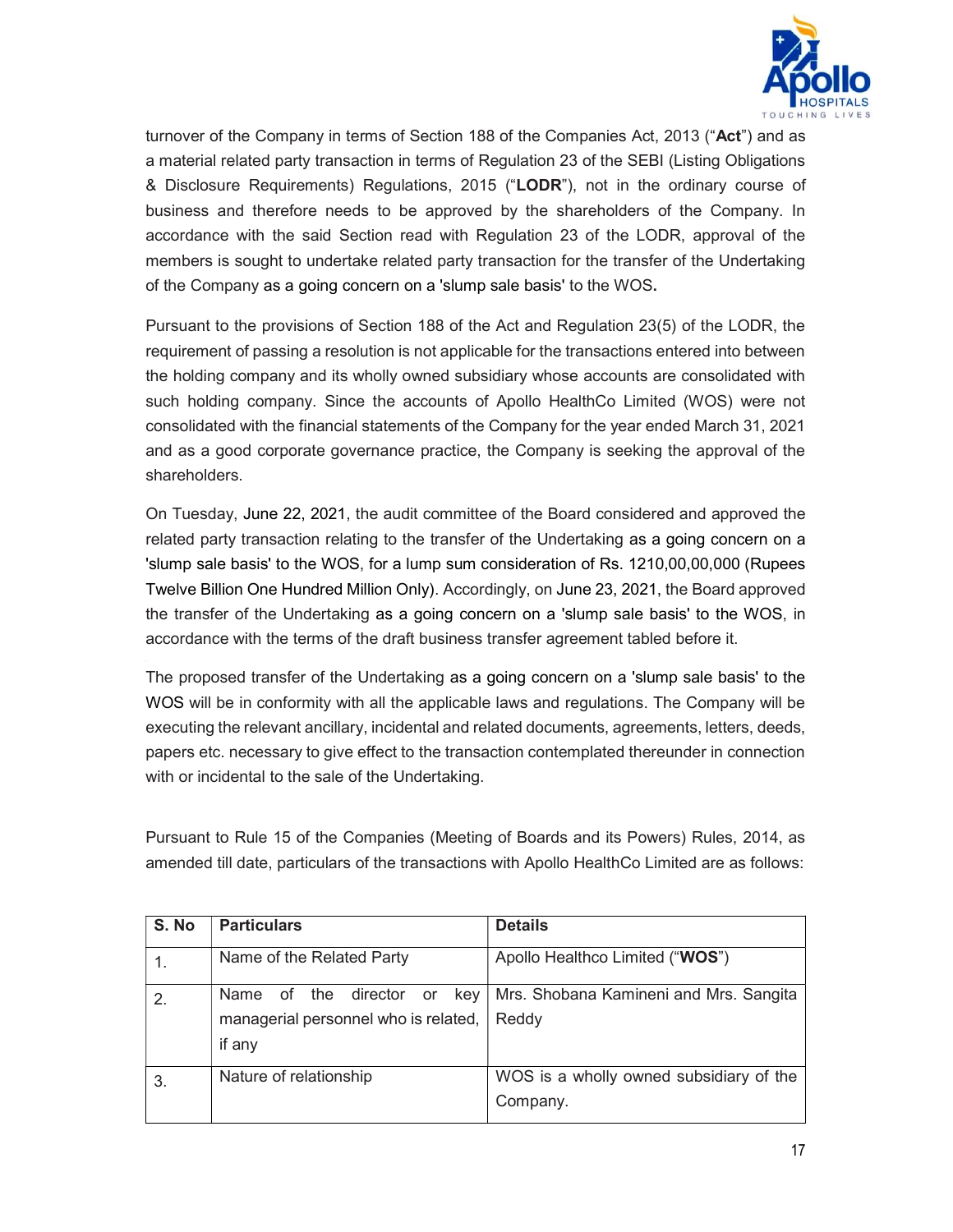

|    |                                        | Mrs. Shobana Kamineni and Mrs. Sangita                                              |
|----|----------------------------------------|-------------------------------------------------------------------------------------|
|    |                                        | Reddy are common directors in both the                                              |
|    |                                        | Company and the WOS.                                                                |
| 4. | Nature, material terms, monetary       | The proposed transaction involves transfer                                          |
|    | value and particulars of the contracts | and/or sale and/or disposal of<br>the                                               |
|    | or arrangements                        | undertaking of the Company engaged in                                               |
|    |                                        | of<br>the<br>business<br>procurement<br>of                                          |
|    |                                        | other<br>wellness<br>pharmaceutical<br>and                                          |
|    |                                        | products including private label products                                           |
|    |                                        | and wholesaling and supply of such                                                  |
|    |                                        | products to pharmacies, including its                                               |
|    |                                        | investment in pharmacy retail business,                                             |
|    |                                        | development,<br>and<br>operation<br>and                                             |
|    |                                        | management of the online platform for                                               |
|    |                                        | digital healthcare owned and operated by                                            |
|    |                                        | the Company under the branding of "Apollo"                                          |
|    |                                        | 24/7", along with all related assets and                                            |
|    |                                        | liabilities including but not limited to                                            |
|    |                                        | employees, contracts (including lease                                               |
|    |                                        | deeds), intellectual property, licenses,                                            |
|    |                                        | permits, consents, approvals, whatsoever,                                           |
|    |                                        | as a going concern on a 'slump sale basis'                                          |
|    |                                        | by the Company to Apollo Healthco                                                   |
|    |                                        | Limited, which is its wholly owned                                                  |
|    |                                        | subsidiary, for a lump sum consideration of<br>Rs. 1210,00,00,000 (Rupees<br>Twelve |
|    |                                        | Billion One Hundred Million Only), subject                                          |
|    |                                        | to adjustment in accordance with the terms                                          |
|    |                                        | of the<br>business<br>transfer<br>agreement                                         |
|    |                                        | between the Company and the WOS.                                                    |
|    |                                        |                                                                                     |

# Any other information relevant or important for the members to take a decision on the proposed resolution:

Mrs. Shobana Kamineni and Mrs. Sangita Reddy, being common directors in both the Company and Apollo Healthco Limited (WOS), are interested in this resolution. Dr. Prathap C Reddy, Mrs. Preetha Reddy, Mrs. Suneeta Reddy, being relatives, of Mrs. Shobana Kamineni and Mrs. Sangita Reddy, as Directors and Shareholders of Company are interested in the transaction. Mrs. Sucharitha Reddy, being a relative of Mrs. Shobana Kamineni and Mrs. Sangita Reddy, as shareholder in the Company is interested in transaction. Ms. Upasana Kamineni being a relative of Mrs. Shobana Kamineni as shareholder in the Company and